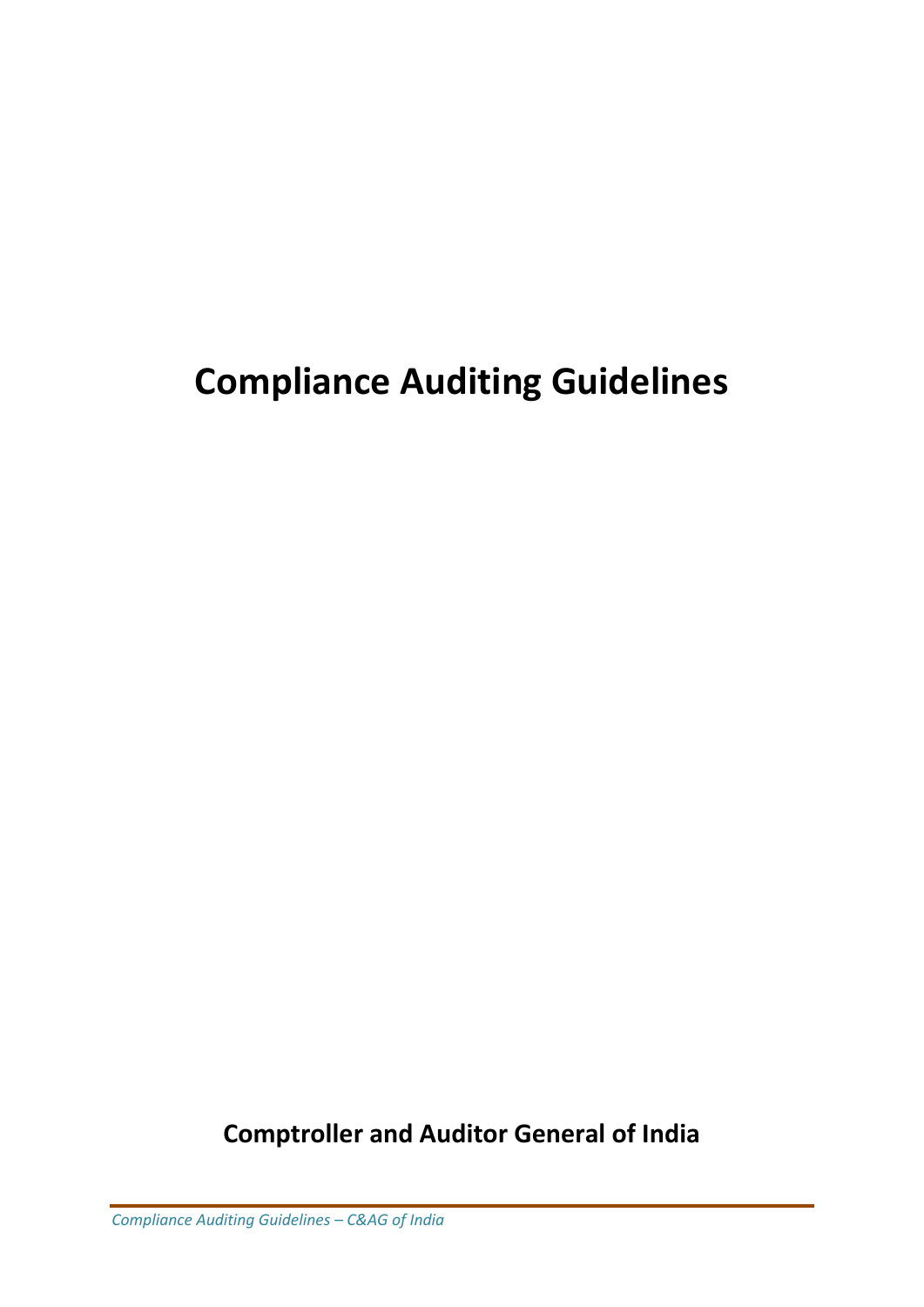#### **TABLE OF CONTENTS**

| Chapter | <b>Chapter Heading</b>                          | Page No.  |  |
|---------|-------------------------------------------------|-----------|--|
| 1       | <b>Introduction</b>                             | $1 - 6$   |  |
| 2       | <b>General Principles for Compliance Audits</b> | $7 - 11$  |  |
| 3       | <b>Compliance Audit Plan</b>                    | $12 - 17$ |  |
| 4       | <b>Planning Compliance Audits</b>               | 18-25     |  |
| 5       | <b>Conducting compliance audits</b>             | $26 - 32$ |  |
| 6       | <b>Reporting compliance audits</b>              | 33-37     |  |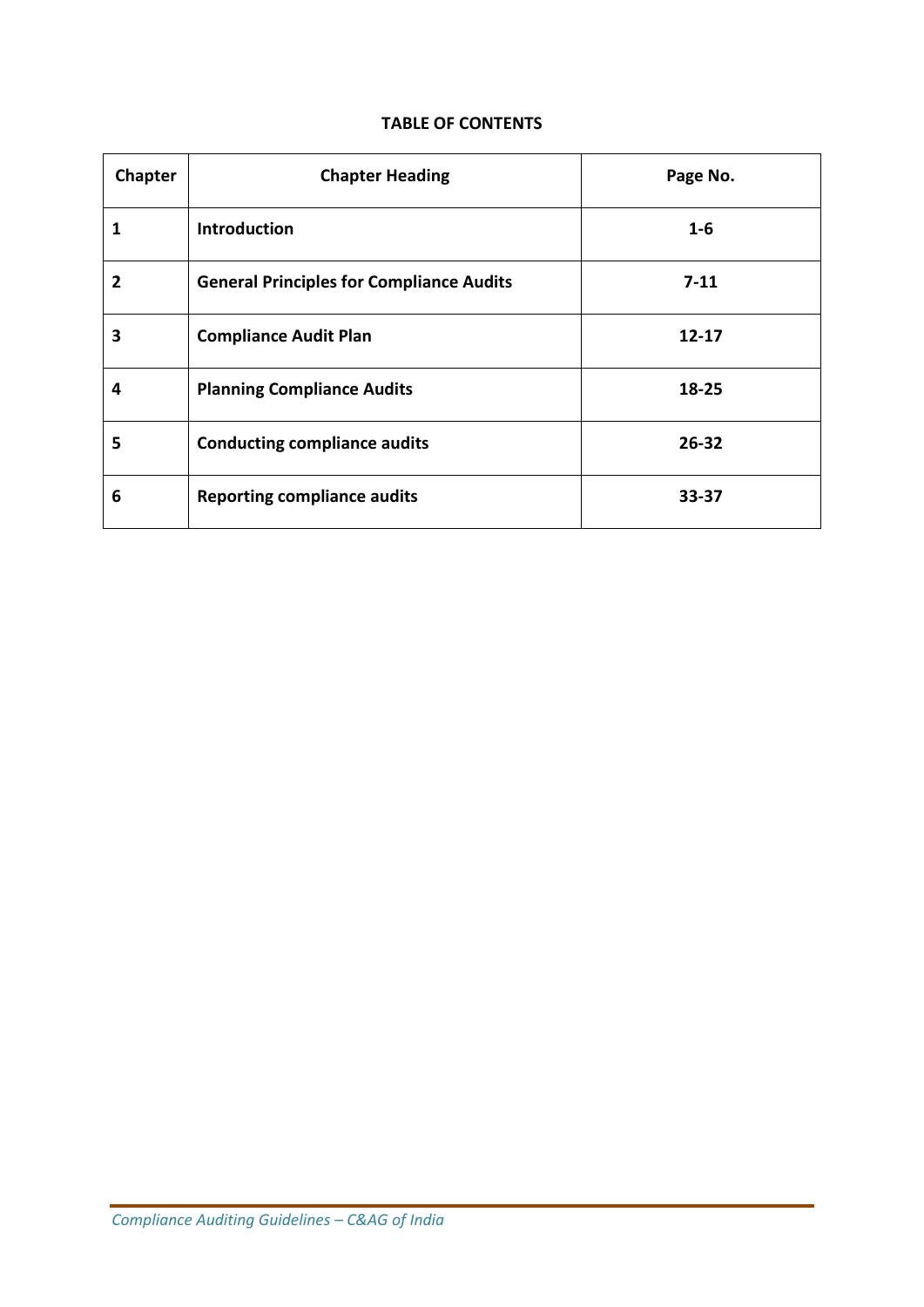#### **Preface**

Compliance audit is an assessment as to whether the provisions of the applicable laws, rules and regulations made there under and various orders and instructions issued by the competent authority are being complied with. This audit by its very nature promotes accountability, good governance and transparency as it is concerned with reporting deviations, identifying weaknesses and assessing propriety. Indian Audit & Accounts Department has been traditionally conducting transaction based audits, regularity audits, propriety audits, theme based and Chief Controlling Officer based audits which are essentially in the nature of assessing compliance. These constitute the bulk of the audit activity of the Department and it is imperative that they are planned and conducted in a structured manner.

CAG's Regulations on Audit and Accounts, 2007 recognised compliance audit as distinct stream of audit and these guidelines lay down the principles, approach and processes for regulating compliance audits within the Department. These guidelines reorient the planning process by instituting a top down, risk based and department centric approach and aims to instil the process rigour in audit implementation. These guidelines also provide clarity on reporting and follow up processes.

The discipline envisaged in these guidelines is expected to provide a holistic view of the compliance by entities under audit, improve quality of audits and optimize use of available resources. I am confident that the implementation of these guidelines would lead to improved audit practices and support the executive in strengthening internal controls.

I hope that these guidelines would be implemented in letter and spirit by the officers and staff of the Department and that they contribute to upgrading the standard of compliance audits in the years to come.

nere

**Shashi Kant Sharma** Comptroller and Auditor General of India February 2016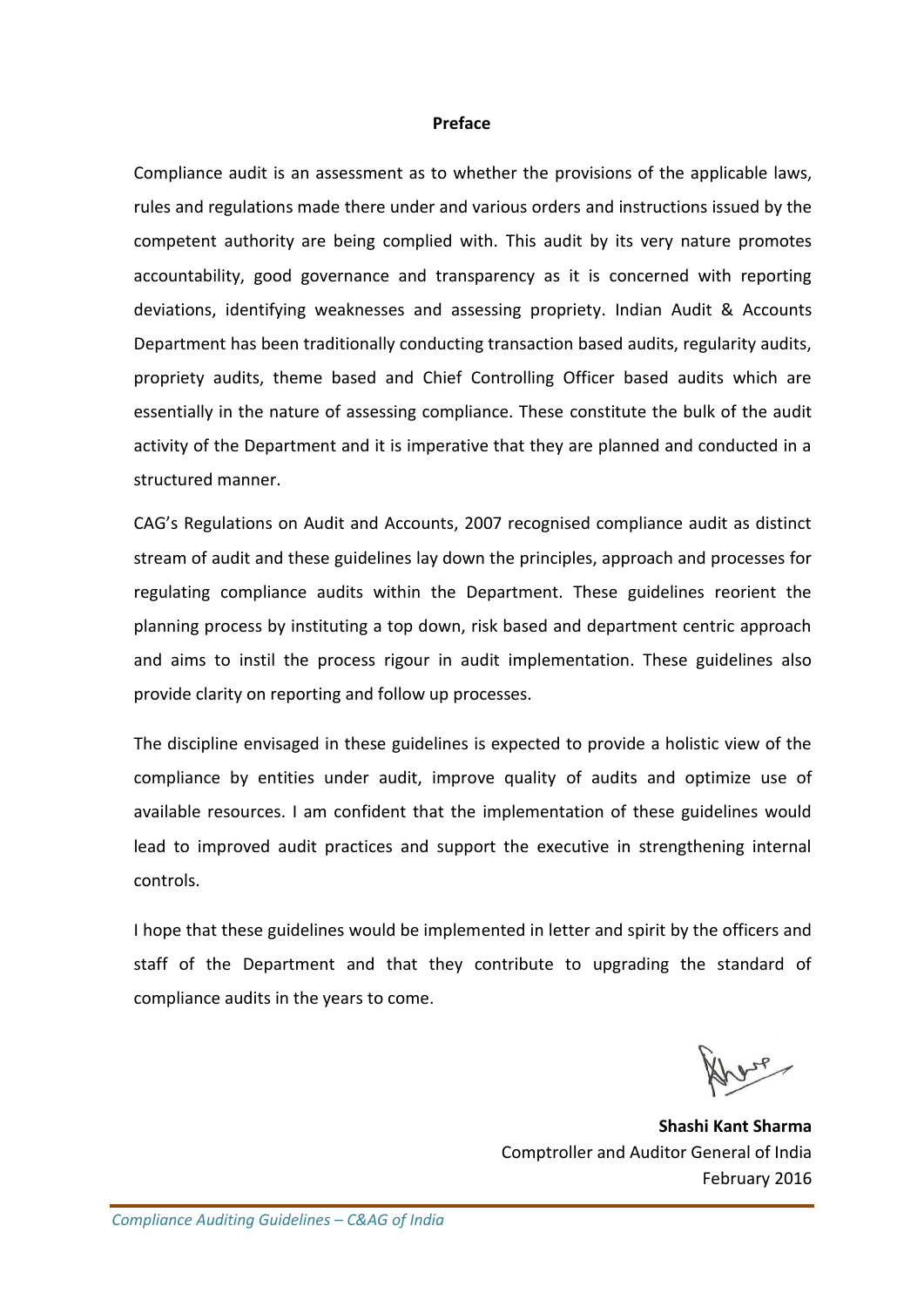# **1. Introduction**

1.1 These guidelines contain the framework for the process of compliance auditing within the Indian Audit and Accounts Department headed by the Comptroller and Auditor General (CAG) of India hereinafter referred as IA &AD. The officers and the staff of IA &AD must follow these guidelines in planning, implementation, reporting, observing follow-up processes and obtaining quality assurance in compliance audits. They outline principles, objectives, approach, methodology, techniques and procedures for conducting compliance audits. These guidelines are based on the existing guidelines and instructions applicable within IA &AD and have adapted the ISSAIs (International Standards of Supreme Audit Institutions) for compliance auditing.

### 1.2 **Applicability**

These guidelines have been formulated to suit the requirements of IA &AD. These provide detailed instructions on preparation of audit plan for compliance risk profiling and reporting for compliance audits. However, the detailed audit checks to be performed while conducting compliance audits prescribed in the MSO (Audit) and the existing area specific checklists, instructions and guidance notes dealing with audit of contracts, fraud and corruption, quality and timelines etc. would continue to remain applicable.

### **Scope for individual initiative and professional judgement**

1.3 While these guidelines are prescriptive in nature, they are not intended to supersede the professional judgement of the Accountant General<sup>1</sup>, relevant to specific situations. The Accountant General is expected to make situation or subject specific adjustments to the provisions set out in these guidelines. However, Accountants General will be expected to document the rationale of all significant departures from the guidelines.

### **Audit Mandate**

1

1.4 The audit mandate of IA&AD is derived from the Articles 149 & 151 of the Constitution of India. Article 149 of the Constitution of India envisages that CAG shall perform such duties and exercise such powers in relation to the accounts of the Union, of the States and of any authority or body as may be prescribed by or under any law made by Parliament. Article 151 of the Constitution of India provides that the reports of the CAG of India relating to the accounts of the Union or a State government shall be submitted to the President or the Governor of the State respectively, who shall cause them to be laid before each House of Parliament/ Legislature of the States. The statutory position is established under the CAG's (Duties, Powers and Conditions of Service), Act 1971. In addition to above, Audit

 $1$  The term Accountant General includes all heads of field audit offices of the rank of SAG and above within the IA&AD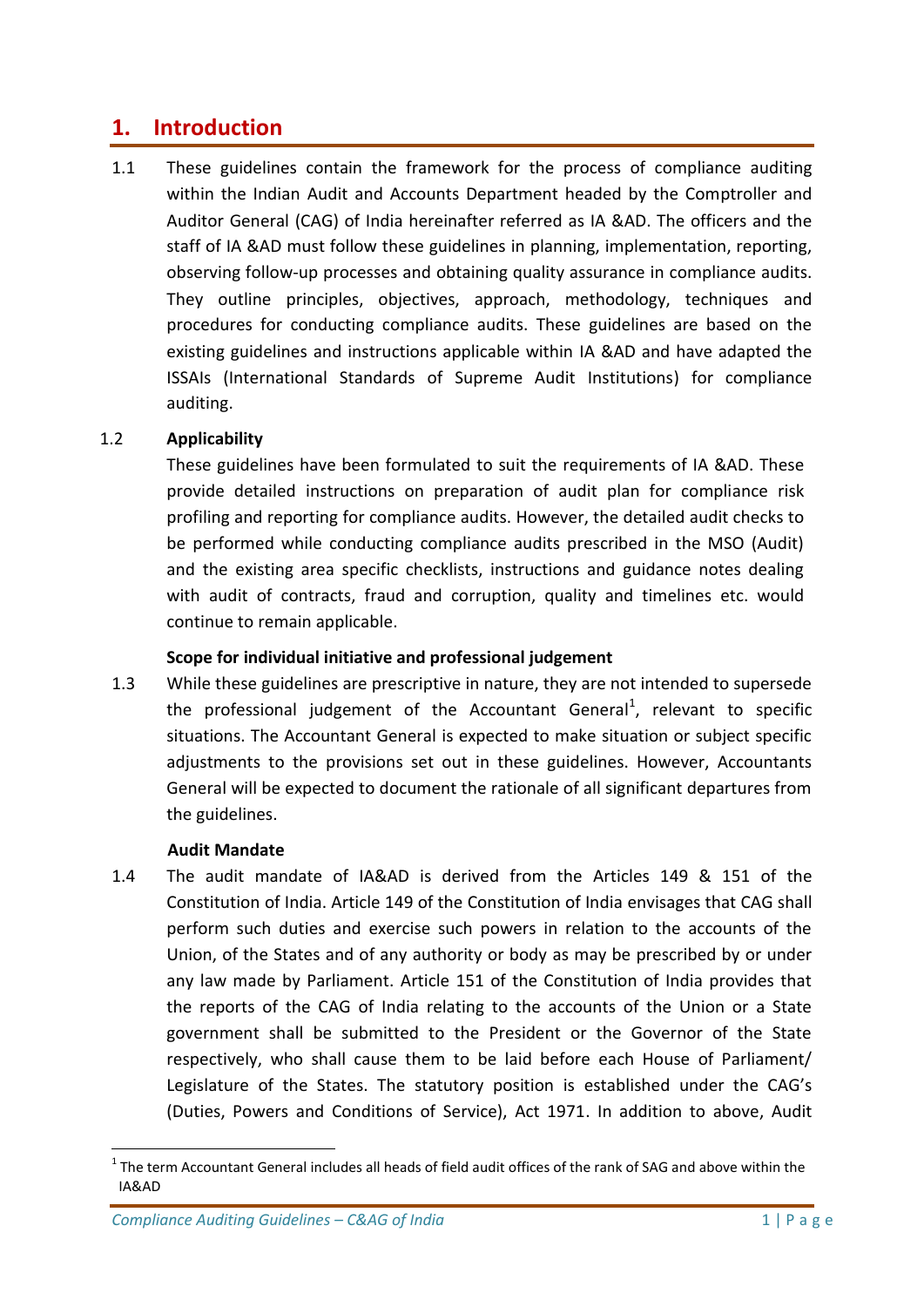mandate is governed by other provisions in the Constitution and other acts of Parliament which provide for audit of specific entities by the CAG. The audit mandate of CAG, therefore, extends to bodies or authorities such as statutory authorities, statutory corporations, government companies, autonomous bodies legally organised as societies, trusts or not-for-profit companies, urban and rural local bodies (the third tier of government below the Union and State Governments) and also to any other body or authority whose audit may be entrusted to the CAG under law. All these entities follow different systems, procedures and norms for their financial and operational management which may or may not conform to those applicable to government departments. The Accountants' General are therefore required to keep this broad consideration in mind while applying these guidelines for compliance audit of these auditable entities. CAG's Regulations on Audit and Accounts, 2007 provides appropriate guidance on the various audits undertaken by IA &AD and Chapter 6 of the CAG's Regulations on Audit and Accounts, 2007 contains specific guidance on compliance audit.

### **Compliance Auditing: Definition and Objective**

1.5 The concept of compliance audit is embedded in the description of the purpose of public sector audit in the Lima Declaration of Guidelines on Auditing Precepts<sup>2</sup>:

*'……Audit is not an end in itself, but an indispensable part of a regulatory system whose aim is to reveal deviations from accepted standards and violations of the principles of legality, efficiency, effectiveness and economy of financial management early enough to make it possible to take corrective action in individual cases, to make those accountable accept responsibility, to obtain compensation, or to take steps to prevent or at least render more difficult, such breaches'.*

1.6 ISSAI 4100 defines compliance audit as follows:

*Compliance audit deals with the degree to which the audited entity follows rules, laws and regulations, policies, established codes, or agreed upon terms and conditions, etc. Compliance auditing may cover a wide range of subject matters.* 

1.7 The CAG's Regulations on Audit and Accounts, 2007 define compliance audit as

'*an assessment as to whether the provisions of the Constitution of India, applicable laws, rules and regulations made there under and various orders and instructions issued by the competent authority are being complied with'*.

1.8 The CAG's Regulations on Audit and Accounts, 2007 envisage that compliance audit includes an examination of the rules, regulations, orders and instructions for their

*Compliance Auditing Guidelines – C&AG of India* 2 | P a g e

**.** 

 $^{2}$ adopted by acclamation of the delegates in October 1977 at the IX INCOSAI in Lima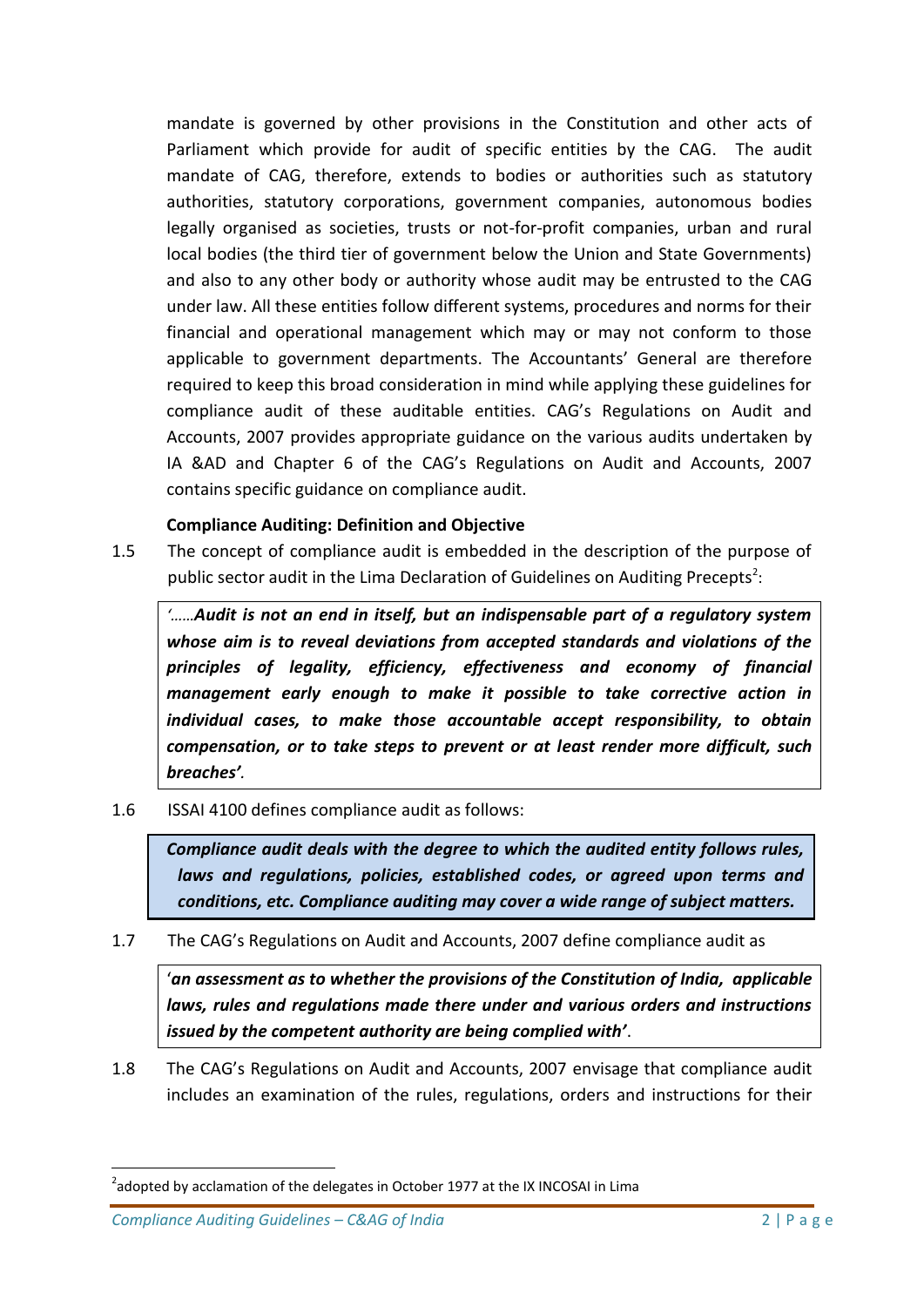legality, adequacy, transparency, propriety and prudence and effectiveness that is whether these are:

- a) intra vires the provisions of the Constitution of India and the laws (legality);
- b) sufficiently comprehensive and ensure effective control over government receipts, expenditure, assets and liabilities with sufficient safeguards against loss due to waste, misuse, mismanagement, errors, frauds and other irregularities (adequacy);
- c) clear and free from ambiguity and promote observance of probity in decision making (transparency);
- d) judicious and wise (propriety and prudence); and
- e) effective and achieve the intended objectives and aims (effectiveness).

The CAG's Regulations on Audit and Accounts, 2007 further provide that the compliance audit also examines the rules, regulations, orders and instructions for their consistency with each other.

- 1.9 Seen from the perspective of public sector<sup>3</sup> audit, compliance with rules, regulations and applicable authorities<sup>4</sup> is the primary and most important requirement for ensuring accountability of the public executive, which primarily relate to safeguard and use of resources – financial, natural, human and other material resources. Compliance audit also performs the function of deterrence, especially in situations where internal controls are not as effective. The objective of public-sector compliance auditing, therefore, is to enable the CAG to assess whether the activities of public-sector entities are in accordance with the authorities governing those entities. Compliance audits are carried out by assessing whether activities, financial transactions and information comply, in all material respects, with the authorities, which govern the auditable entity. It is concerned with *regularity and propriety audit.* 
	- **Regularity**–that the subject matter of the audit adheres to formal criteria emanating from the relevant laws, regulations and agreements which are applicable to the auditable entity.
	- **Propriety** that general principles of sound public sector financial management and ethical conduct have been adhered to, legality and competence are ensured.

As such compliance audit not only includes examination of rules, regulations, orders, instructions but also every matter which, in the judgment of the auditor, appears to involve significant unnecessary, excessive, extravagant or wasteful expenditure of public money and resources despite compliance with the rules, regulations and orders.

**.** 

<sup>&</sup>lt;sup>3</sup> Public sector refers to the sector that is controlled by Central, State and Local Governments. Public sector entities include all Central and State Government Ministries, Departments, Directorates /Commissionerates, and all other entities/bodies owned/controlled by the Central and/or State Governments

<sup>&</sup>lt;sup>4</sup>Authorities include the Constitution of India, laws, regulations etc. A detailed definition is provided in para 1.14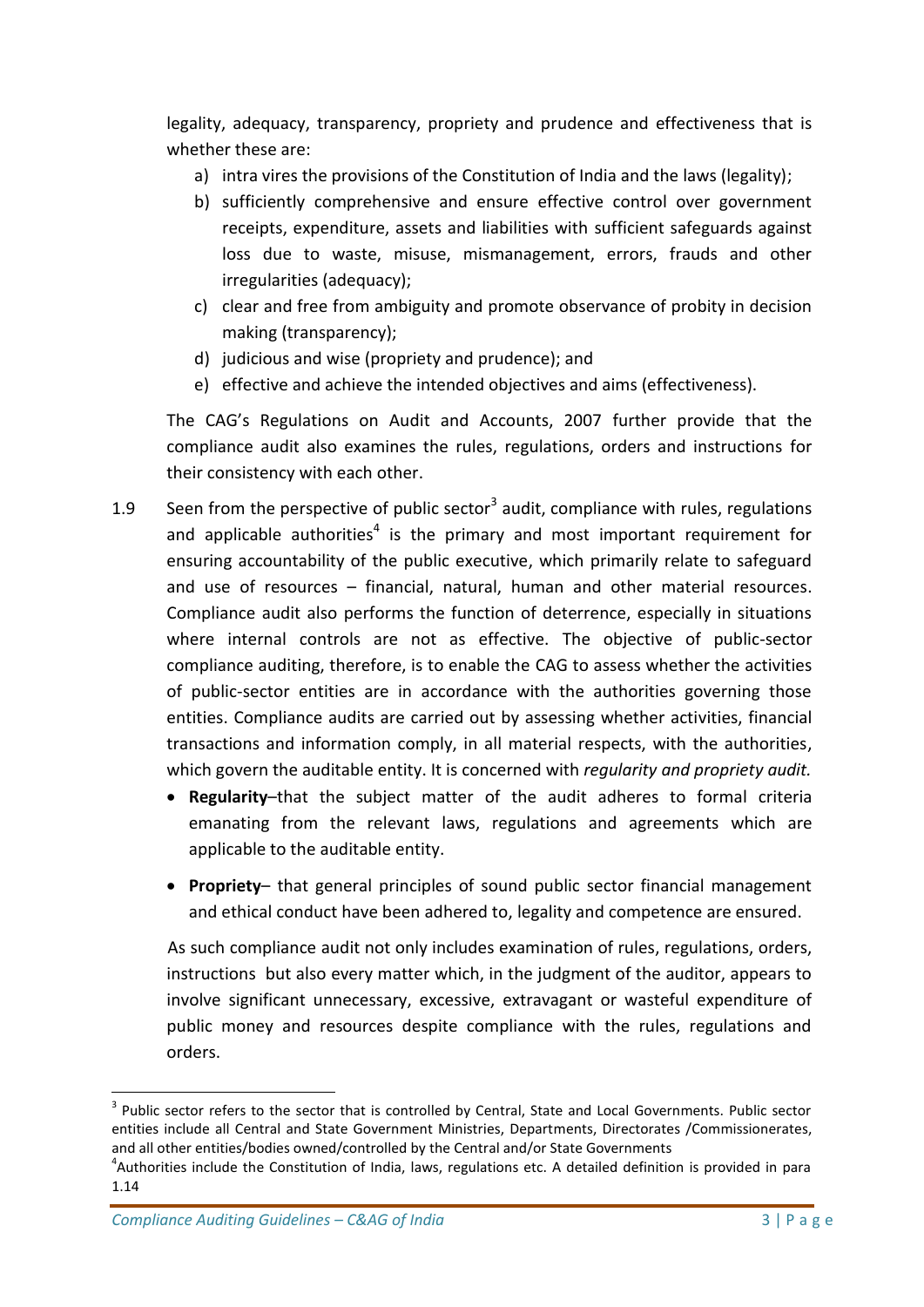It also includes audit of sanctions to expenditure, which is guided by the principles of legality, propriety, competence of the sanctioning authority, adherence to the criteria for sanction, availability of funds, determination of physical targets, objects of expenditure and the accounting procedure. Thus, besides verifying compliance by the auditable entities to the applicable regulatory framework, compliance audit is also expected to examine the regulatory framework for consistency and raise questions on grounds of propriety also.

### **Elements of compliance audit**

1.10 Compliance audit in Public Sector audits have certain basic elements (i) Three parties in the audit i.e. the auditor, the responsible party, intended user, (ii) Subject matter and (iii) Authorities and criteria to assess the subject matter.

### **The three parties**

1.11 The three parties involved in compliance audit are briefly described below:

**The auditor:** represents the Indian Audit & Accounts Department and the persons delegated with the task of conducting audits. However, clear cut demarcation of roles and responsibilities of officers and staff for various audit functions is done through a hierarchical structure. Auditors in compliance audits typically work as a team with different and complementing skills. The auditor is responsible for planning and implementation of audit and issuing a compliance audit report.

**The responsible party:** represents the executive branch of government and/or its underlying hierarchy of public officials and entities responsible for the management of public funds and the exercise of authority under the control of the legislature. The responsible party in compliance auditing is responsible for the subject matter of the audit.

**The intended users:** represent the individuals, organizations or classes thereof for whom the auditor prepares the audit report. In compliance auditing the users generally comprise the executive which includes auditable entity and those charged with Governance, the legislature and the citizens who are the ultimate users of compliance audit reports.

#### **Subject matter**

1.12 Subject matter refers to the information, condition or activity that is measured or evaluated against certain criteria while conducting an audit. Compliance auditing may cover a wide range of subject matters depending upon the audit scope. Subject matter may be general or specific in nature. Some of these may be easily measureable (for example – compliance with a specific requirement like adherence to environment laws) while others may be more subjective in nature (for examplefinancial prudence or ethical behaviour).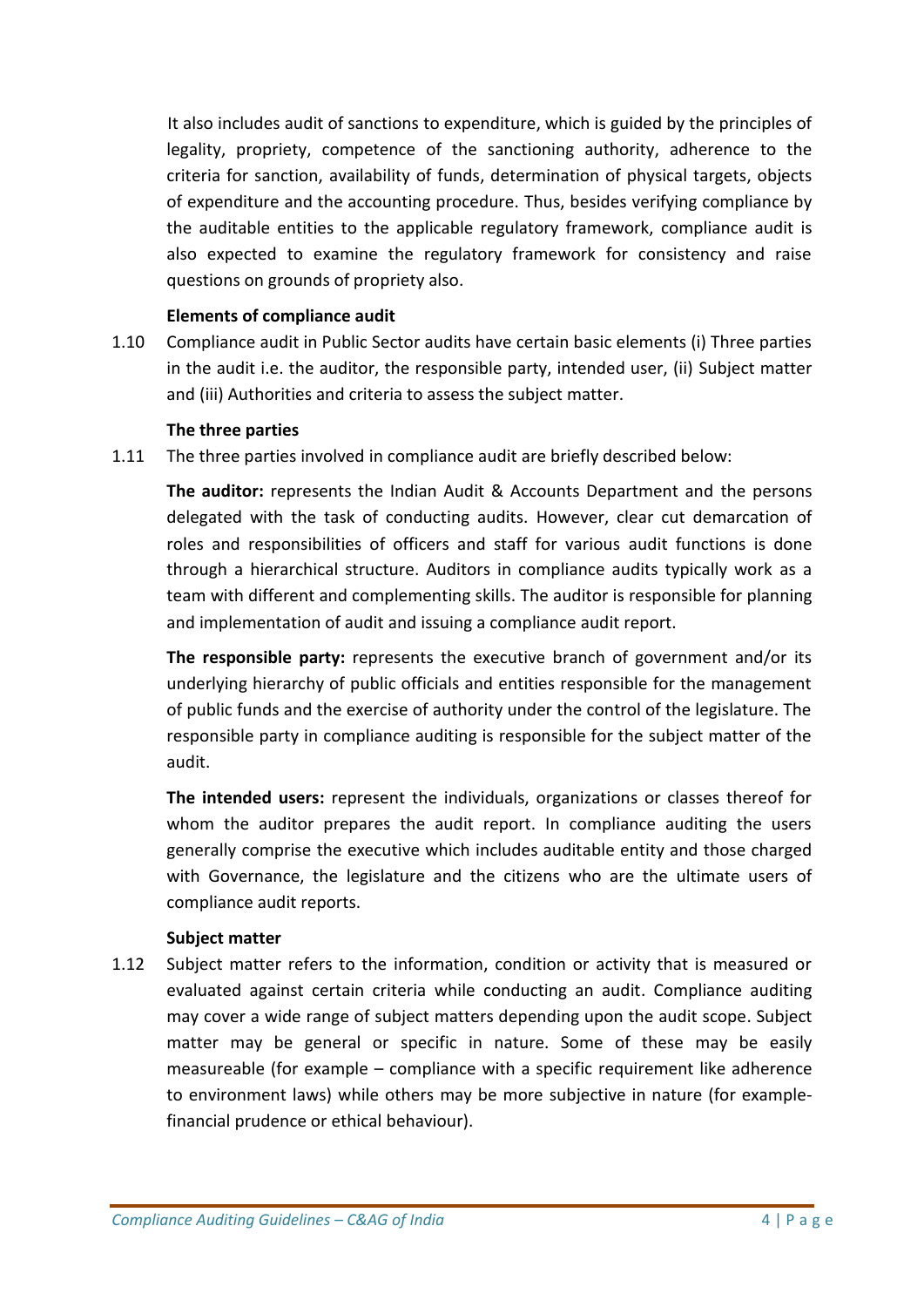### *Authorities and criteria*

- 1.13 **Authorities** are the most fundamental element of compliance auditing, since the structure and content of authorities furnish the audit criteria and therefore form the basis of how the audit is to proceed under a specific constitutional arrangement. Authorities include the Constitution, Acts, Laws, rules and regulations, budgetary resolutions, policy, contracts, agreements, PPP contracts, established codes, sanctions, supply orders, agreed terms or the general principles governing sound public-sector financial management and the conduct of public officials. Most authorities originate in the basic premises and decisions of the legislature, but they may be issued at a lower level in the organisational structure of the public sector.
- 1.14 Because of the variety of possible authorities, they may have mutually conflicting provisions and be subject to differing interpretations. In addition, subordinate authorities may not be consistent with the requirements or limits of the enabling legislation and there may be legislative gaps. As a result, to assess compliance with authorities in the public sector it is necessary to have sufficient knowledge of the structure and content of the authorities themselves. Authorities are, typically the source of the criteria.
- 1.15 **Criteria** are the benchmarks used to evaluate or measure the subject matter consistently and reasonably. The auditor identifies criteria on the basis of the relevant authorities. To be suitable, compliance audit criteria must be relevant, reliable, complete, objective, understandable, comparable, acceptable and available. Without the frame of reference provided by suitable criteria, any conclusion is open to individual interpretation and misunderstanding. Where formal criteria are absent audits may also examine compliance with the general principles governing sound financial management. Suitable criteria are needed both in audits focusing on regularity and in audits focusing on propriety.

### **General outlay of Compliance Auditing Guidelines**

1.16 These guidelines are being presented sequentially to typically represent the process flow of compliance audit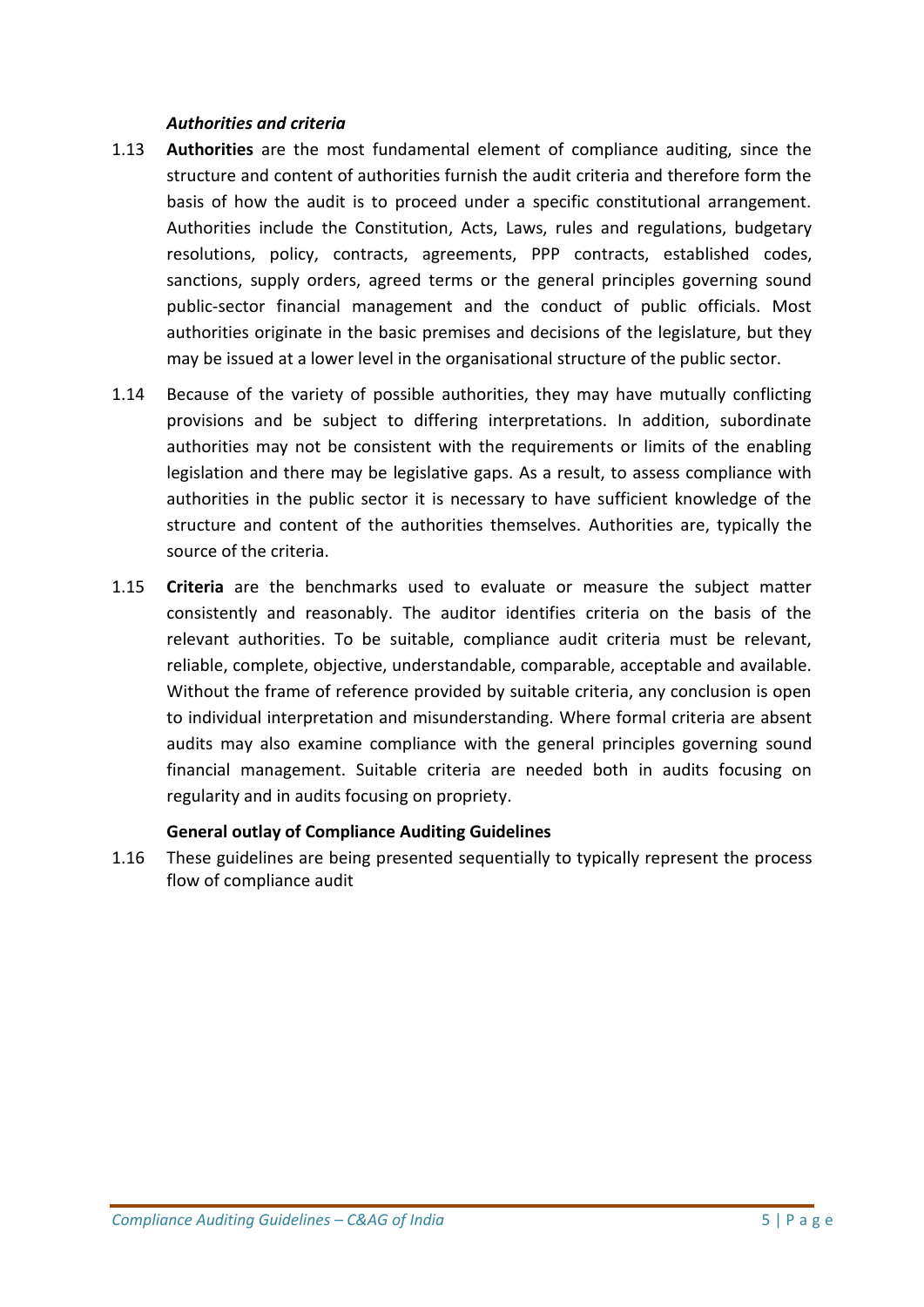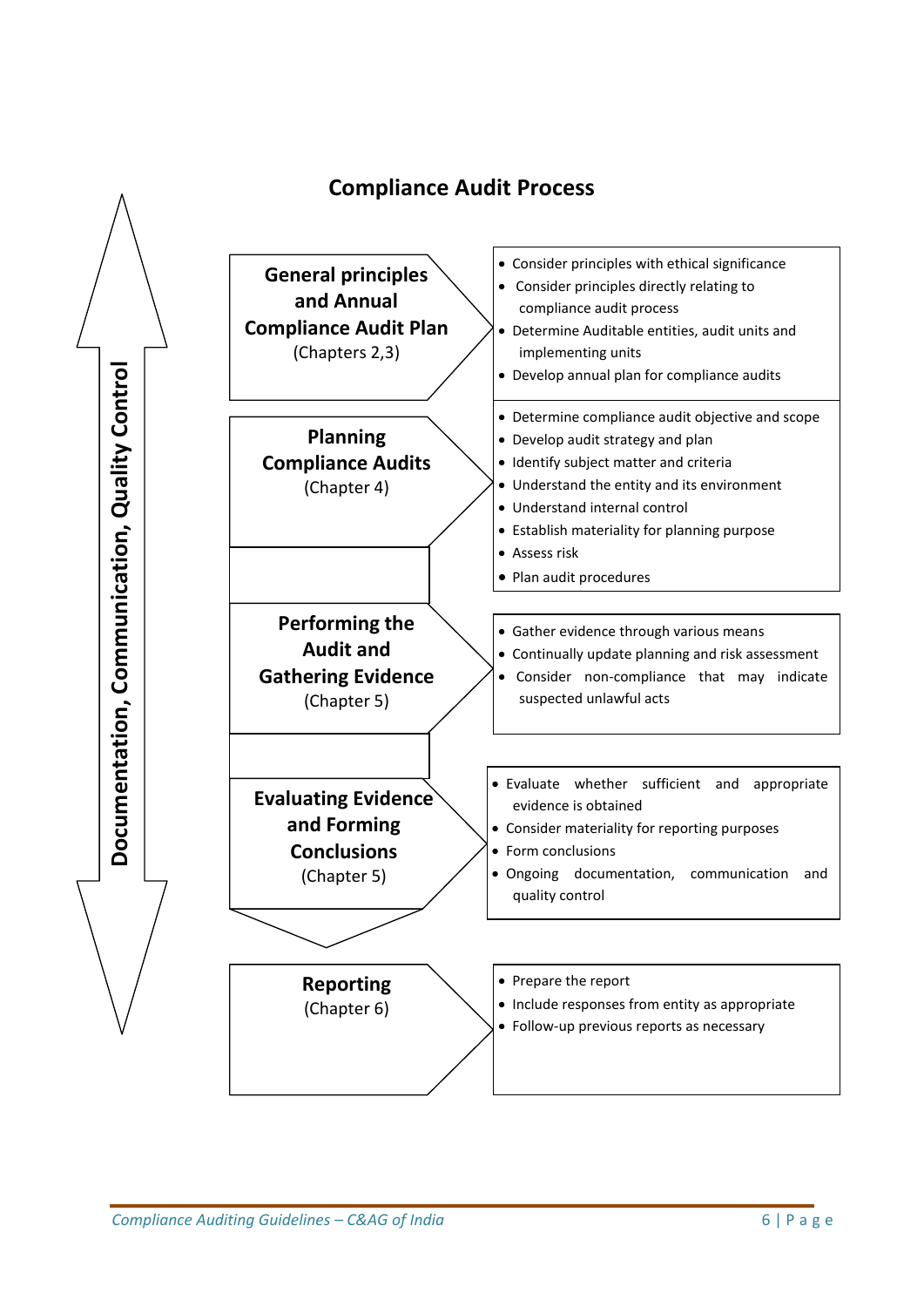# **2. General Principles for Compliance Audits**

2.1 The General principles that apply during the conduct of compliance auditing and are relevant throughout the audit process are enumerated below.

**Auditors should plan and conduct the audit with 'professional scepticism' and exercise 'professional judgement' throughout the audit process.**

2.2 **Professional scepticism** refers to the attitude of the auditor, which must include a questioning mind. The auditor should plan and conduct the audit with an attitude of professional scepticism, recognising that certain circumstances may cause the subject matter to diverge from the criteria. An attitude of professional scepticism means that the auditor makes a critical assessment, with a questioning mind, of the sufficiency and appropriateness of evidence obtained throughout the audit. The concept of professional scepticism is fundamental to all audits.

**Professional judgement** refers to application of relevant training, knowledge, skills and experience, within the context provided by auditing standards, so that informed decisions can be taken about the courses of action that are appropriate given the circumstances of audit. The auditor must apply professional judgement at all stages of the audit process to assess the subject matter, suitable criteria, audit scope, risk, materiality, audit procedures to be used in response to the defined risks, in reporting and in determining the form, content and frequency of communication throughout the audit.

### **Auditors should possess the necessary skills**

2.3 The audit team should collectively possess the knowledge, skills and expertise necessary to successfully complete the audit. This includes an understanding and practical experience of the type of audit being undertaken, familiarity with the applicable standards and authorities, an understanding of the auditable entity's operations and the ability and experience to exercise professional judgement. Auditors should be able to maintain their professional competence through ongoing professional development.

Audits may require specialised techniques, methods or skills from disciplines not available within IA&AD for which external experts may be deployed without involving them in actual conduct of audit. The confidentiality of the specific information/records made available by the auditable entity should be maintained in such interface with external experts. Auditors should evaluate and document whether experts have the necessary competence, capabilities and objectivity and determine whether their work is adequate for the purposes of the audit.

### 2.4 **Auditors should observe the code of ethics**

IA&AD has adopted a code of ethics which should be observed by auditors at all times. The auditor promotes trust, confidence and credibility by adopting and applying the ethical requirements of the concepts embodied in the key principles of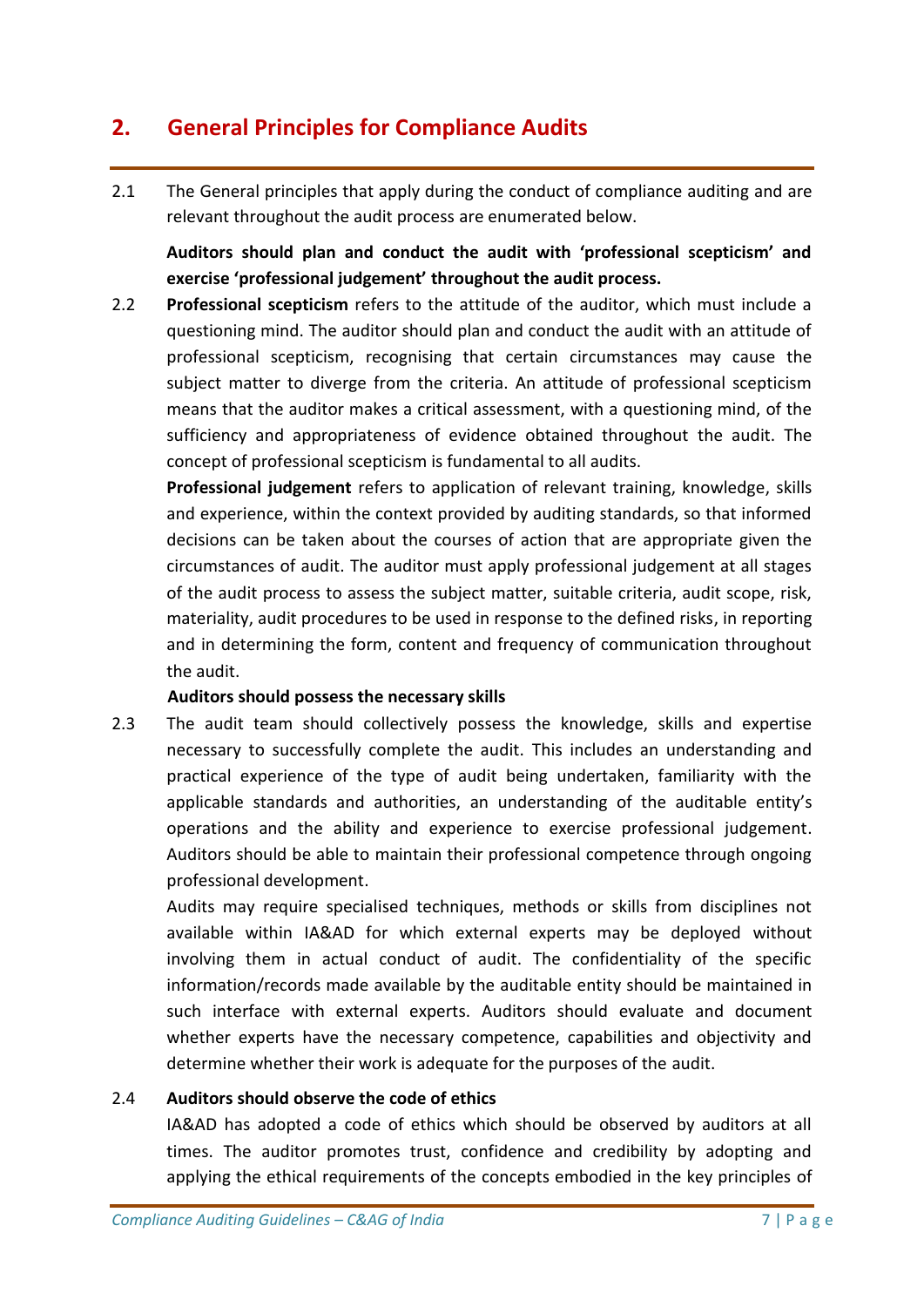the code - Integrity, Independence and Objectivity, Confidentiality and Competence. The conduct of auditors should be beyond reproach at all times and in all circumstances.

### 2.5 **Auditors should take responsibility for the overall quality of audit**

The auditor is responsible for the conduct of audit and should implement quality control procedures throughout the audit process. Such procedures should be aimed at ensuring that the audit complies with the applicable standards and providing assurance that the audit report, conclusion or opinion is appropriate under the given circumstances.

### 2.6 **Auditors should consider audit risk throughout the audit process.**

Audits should be conducted in such a way as to manage, or reduce the audit risk to an acceptable level. Audit risk is the risk that the audit report – or more specifically the auditor's conclusion - will be inappropriate in the circumstances of the audit. The auditor should consider three different dimensions of audit risk – inherent risk, control risk and detection risk – in relation to the subject matter and the reporting format, i.e. whether the subject matter is quantitative or qualitative. The relative significance of these dimensions of audit risk depends on the nature of the subject matter and the nature of assurance to be provided.

### 2.7 **Auditors should consider materiality throughout the audit process.**

Determining materiality is a matter of professional judgement and depends on the auditor's interpretation of the users' needs. A matter can be judged material if knowledge of it would be likely to influence the decisions of the intended users. This judgement may relate to an individual item or to a group of items taken together. Materiality is often considered in terms of monetary value, but it also has other quantitative as well as qualitative aspects. The inherent characteristics of an item or group of items may render a matter material by its very nature. A matter may also be material because of the context in which it occurs. Materiality should be considered for the purposes of planning, evaluating the evidence obtained and reporting, though the materiality levels would differ for each of the processes. An essential part of determining materiality is to consider whether reported cases of compliance or non-compliance (potential or confirmed) could reasonably be expected to influence decisions by the intended users. Factors to be considered within this judgment are mandated requirements, public interest or expectations, specific areas of legislative focus, requests and significant funding and include other issues, which may have a low level of monetary value or incidence, such as fraud.

### 2.8 **Auditors should prepare sufficient audit documentation.**

Documentation should be sufficiently detailed to enable an experienced auditor, with no prior knowledge of the audit, to understand the following: the relationship between the subject matter, the criteria, the audit scope, the risk assessment, the audit strategy and audit plan and the nature, timing, extent and results of the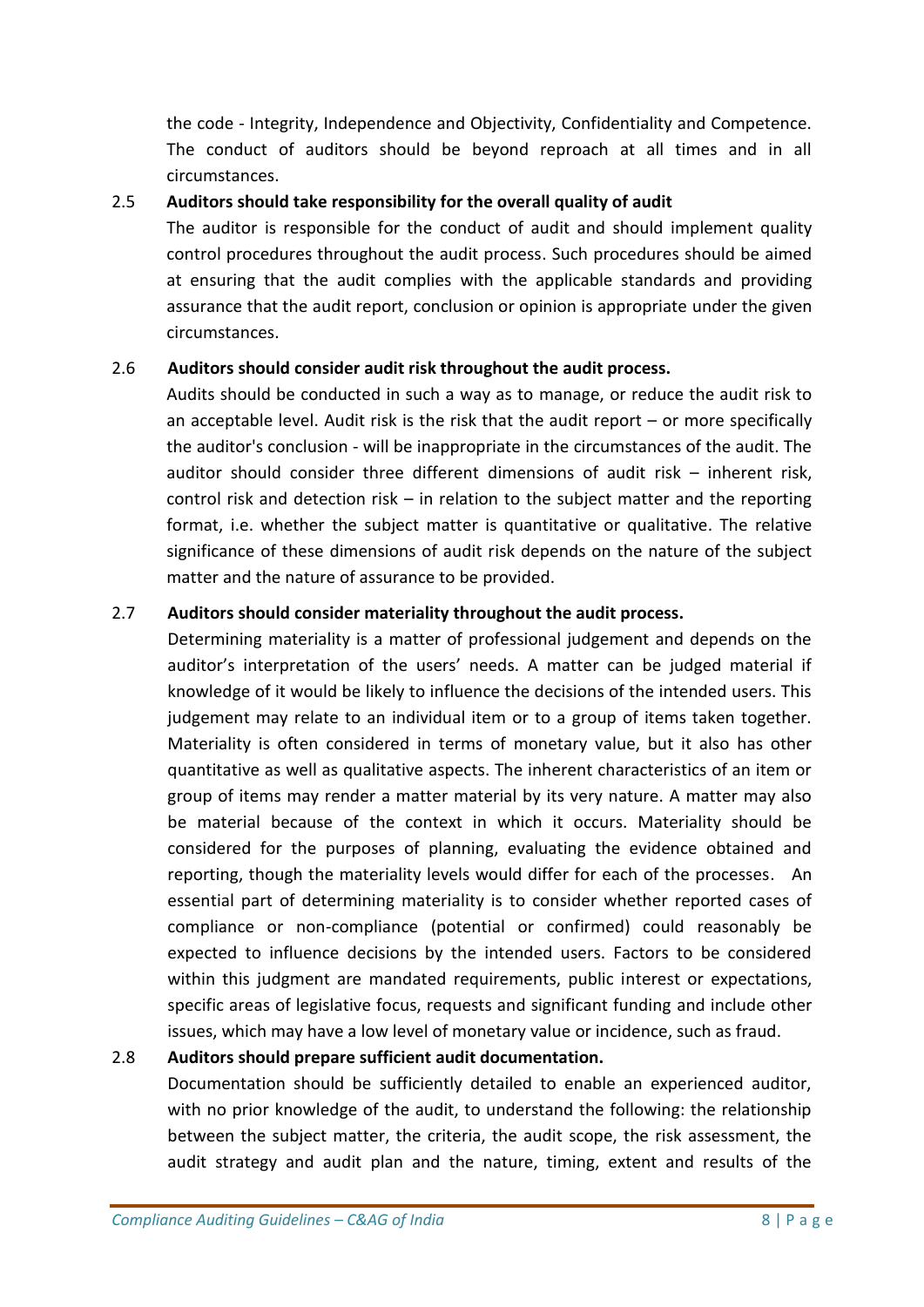procedures performed; the evidence obtained in support of the auditor's conclusion or opinion; the reasoning behind all significant matters that required the exercise of professional judgement; and the related conclusions. Documentation should be prepared within a reasonable period before the issue of audit report and as far as possible audit processes may be documented simultaneously. The documentation should be retained for an appropriate period of time.

### 2.9 **Auditors should maintain effective communication throughout the audit process.**

Communication takes place at all audit stages - before the audit starts, during initial planning, during the audit process, and at the reporting phase. Any significant difficulties encountered during the audit, as well as instances of material noncompliance, should be communicated to the appropriate level of management or those charged with governance.

### 2.10 **Auditors should determine the audit scope.**

The audit scope is a clear statement of the focus, extent and limits of the audit in terms of the subject matter's compliance with the criteria. The scoping of an audit is influenced by materiality, risk and legal requirements, and it determines which authorities and parts thereof will be covered.

### 2.11 **Auditors should identify the subject matter, authorities and suitable criteria.**

Determination of the subject matter, authorities and criteria are one of the first steps in a compliance audit. As stated in Chapter 1 subject matter could be either general or specific. The subject matter should be identifiable, and it should be possible to assess it against suitable criteria**.** It should be of such a nature that it enables sufficient and appropriate audit evidence to be gathered in support of the audit conclusion. The auditor should identify authorities and suitable criteria to provide a basis for evaluating the audit evidence and developing audit findings and conclusions. The authorities and criteria should be made available to the intended users and others as appropriate.

### 2.12 **Auditors should understand the auditable entity**

Compliance auditing may cover all levels of the executive and can include various administrative levels, types of entities and combinations of entities. The auditor should therefore be familiar with the structure and operations of the auditable entity and its procedures for achieving compliance. The auditor will use this knowledge to determine materiality and assess the risk of non-compliance.

### 2.13 **Auditors should understand the control environment**

An understanding of the auditable entity and/or the subject matter relevant to the audit scope depends on the auditor's knowledge of the control environment and the system of internal controls. The control environment - encompassing the attitude and measures adopted by the management in the form of policies and procedures to instil a culture of honesty and ethical behaviour- forms the basis for the system of internal controls. In compliance auditing, a control environment that focuses on achieving compliance is of particular importance.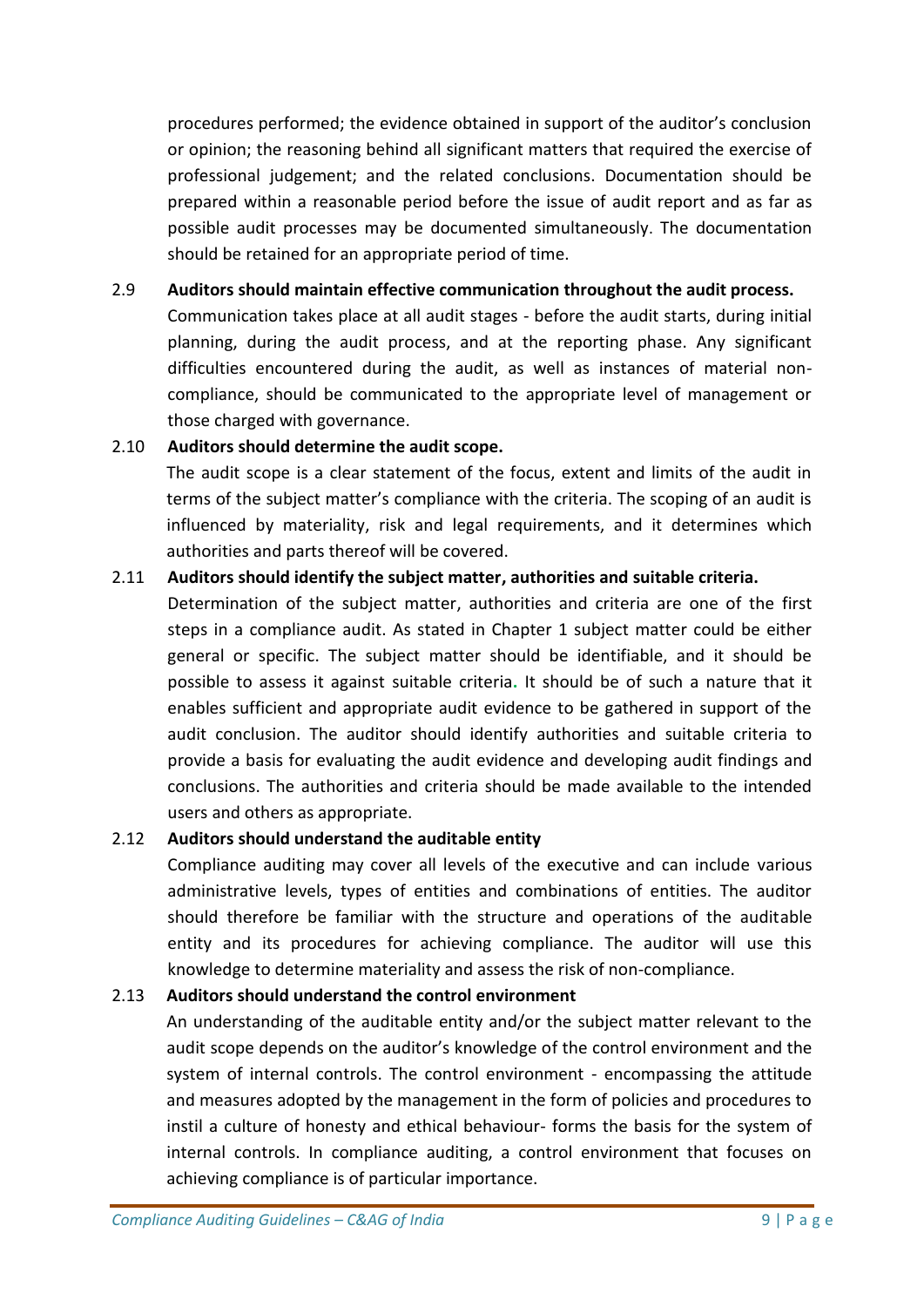The particular type of controls which the auditor focuses on will depend on the nature of subject matter, nature and scope of the audit. In evaluating internal controls, the auditor should assess the risk that they may not prevent or detect material instances of non-compliance. The auditor should consider whether the internal controls are in harmony with the control environment so as to ensure compliance with the authorities and criteria in all material respects.

### 2.14 **Auditors should perform a risk assessment**

In the light of the audit criteria, audit scope and characteristics of the auditable entity, auditor should perform a risk assessment to determine the nature, timing and extent of the audit procedures to be performed. The identification of risks of noncompliance and their potential impact on the audit procedures should be considered throughout the audit process. As part of risk assessment, the auditor should evaluate any known instances of non-compliance in order to determine their materiality.

### 2.15 **Auditors should consider the risk of fraud**

Fraud in compliance auditing relates mainly to the abuse of public authority and to fraudulent reporting on compliance issues. Instances of non-compliance with authorities may constitute deliberate misuse of public authority for improper benefit. The execution of public authority includes decision making and avoidance of decision making, preparatory work, advice, information handling and other acts in the public service. Improper benefits are advantages of a non-economic or economic nature gained by an intentional act by one or more individuals among management, those charged with governance, employees or third parties.

While detecting fraud is not the main objective of compliance audit, auditors should include fraud risk factors in their risk assessments and remain alert to indications of fraud when carrying out their work. If the auditor comes across instances of noncompliance which may be indicative of fraud, the auditor should exercise due professional care and caution so as not to interfere with any future legal proceedings or investigations. When such suspected fraud has been identified, auditors should take action to ensure that they respond appropriately based on existing Headquarters instructions in this regard.

### 2.16 **Auditors should develop an audit strategy and an audit plan**

Audit planning should involve discussion among members of the audit team with a view to developing an overall audit strategy and an audit plan. The purpose of the audit strategy is to devise an effective response to the risk of non-compliance. It should include consideration of the planned audit responses to specific risks through the development of an audit plan. Both the audit strategy and the audit plan should be documented. Planning is not a distinct phase of the audit, but a continuous and iterative process.

### 2.17 **Auditors should gather sufficient and appropriate audit evidence**

The auditor should gather sufficient and appropriate audit evidence to provide the basis for the conclusion or opinion. **Sufficiency** is a measure of the quantity of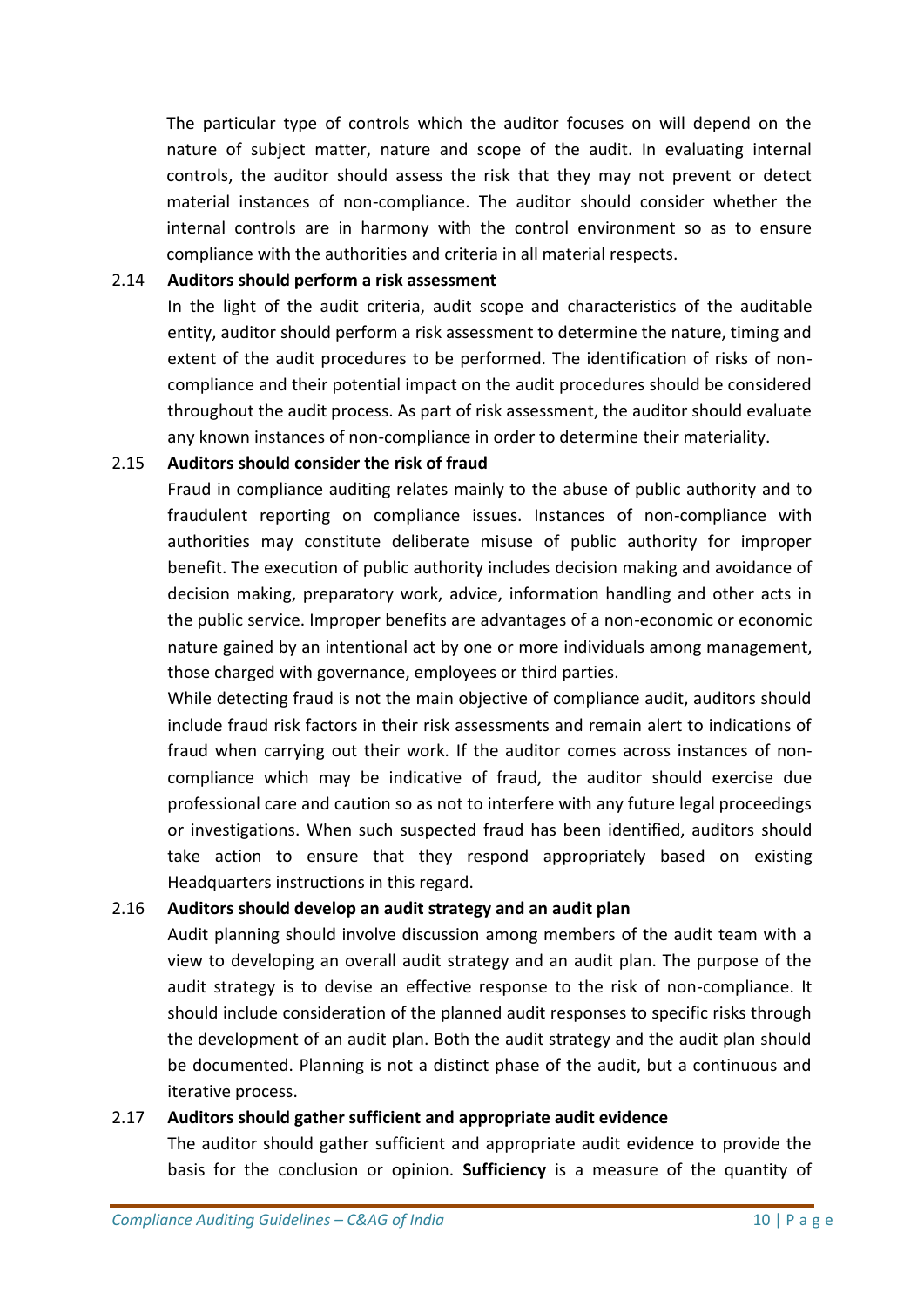evidence, while **appropriateness** relates to the quality of evidence – its relevance, validity and reliability. The quantity of evidence required depends on the audit risk (the greater the risk, more the evidence that may be required) and on the quality of such evidence (the higher the quality, lesser the evidence that may be required). Therefore, sufficiency and appropriateness of evidence are interrelated. However, merely obtaining more evidence does not compensate for its poor quality. The reliability of evidence is influenced by its source and nature, and is dependent on the specific circumstances in which it was obtained. The auditor should consider both the relevance and the reliability of the information to be used as audit evidence and must respect the confidentiality of all audit evidence and information received.

The audit procedures should be appropriate in the circumstances of the audit and suited to the purpose of obtaining sufficient and appropriate audit evidence. The nature and sources of the necessary audit evidence are determined by the criteria, subject matter and scope of the audit. The auditor will often be needed to combine and compare evidence from different sources in order to meet the requirements for sufficiency and appropriateness of evidence. If audit evidence obtained from one source is inconsistent with that obtained from another, or if there are any doubts about the reliability of the information to be used as evidence, the auditor should determine what modifications or additions to the audit procedures would resolve the matter and consider the implications, if any, for other aspects of audit.

### 2.18 **Auditors should evaluate audit evidence and form relevant conclusions**

After completing the audit, the auditor will review the audit evidence, which includes consideration of the responses provided by the auditable entities, in order to reach a conclusion. The auditor should evaluate whether the evidence obtained is sufficient and appropriate so as to reduce the audit risk to an acceptably low level. It also includes considerations of materiality. After evaluating the evidence, the auditor should consider how best to conclude in the light of the evidence. The auditor should also determine whether the risk assessment and initial determination of materiality were appropriate in the light of the evidence collected, or whether they need to be revised.

2.19 **Auditors should prepare a report based on the principles of completeness, objectivity, timeliness and a contradictory process**

The principle of completeness requires the auditor to consider all relevant audit evidence before issuing a report. The principle of objectivity requires the auditor to apply professional judgement and scepticism in order to ensure that all reports are factually correct and that findings or conclusions are presented in a relevant and balanced manner. The principle of timeliness implies preparing the report in due time. The principle of a contradictory process implies checking the accuracy of facts with the auditable entity and incorporating responses from responsible officials as appropriate.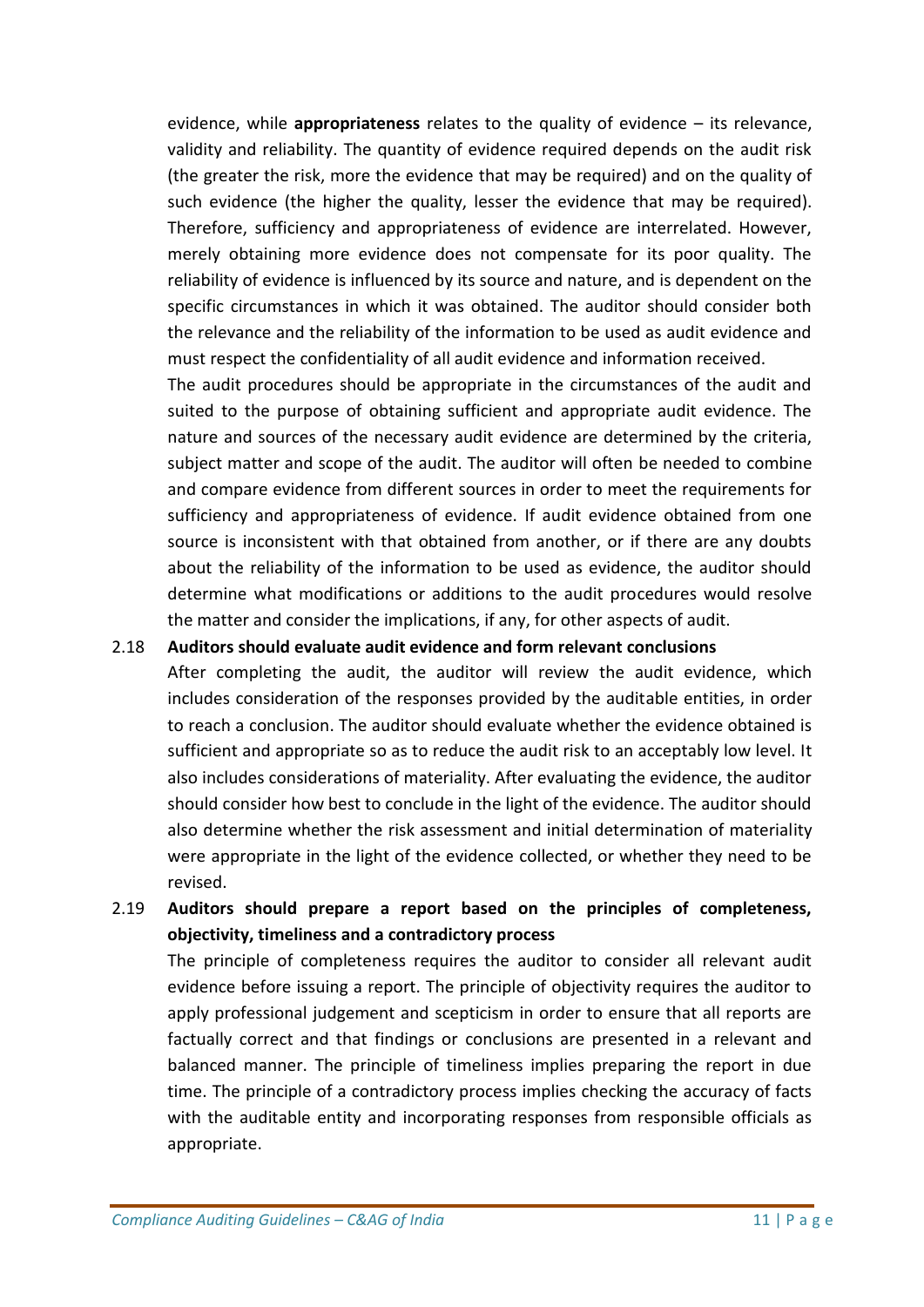# **3. Compliance Audit Plan**

3.1 Compliance with rules and regulations is the primary and the most important requirement for ensuring accountability of the public executive. Decision makers need to know whether relevant laws and regulations are being complied with, whether they have achieved the desired results, and whether the accepted standards of financial propriety are being adhered to; and if not, what corrective action is necessary. It is imperative that compliance audits are planned to achieve adequate coverage at an acceptably low level of audit risk, audit processes are carried out in an economic, efficient and effective manner and result in a high quality audit report. However, given the size of Government and its implementing arms and the limited audit resources it is impracticable to plan for audit coverage of all audit units in the audit universe-as defined at present. Proper planning and prioritisation of compliance audits based on an appropriate risk assessment, is therefore, paramount.

#### **Audit Universe and Annual Compliance Audit Plans**

- 3.2 Understanding the Audit Universe and prioritisation of compliance audits to be taken up is essential, which is in itself a complex task, given the various layers of Government and the Government implementing a significant number of programs /schemes with various implementing agencies, some of which could even be private sector entities. To implement the mandate entrusted to CAG by the Constitution of India, we are expected to cover, over a reasonable period of time, all the sectors/departments of the concerned State Governments/Central Government wherever public funds are spent or revenues are generated or nation's wealth or resources are utilised. While the various departments/sectors are accountable for policy formulation and implementation, the organisational hierarchies within each Department /sector are typically organised as Directorates/Commissionerates, zones, divisions, circles, ranges etc., and further down to the last mile implementing agencies. All these units together implement the Government policy and expend public money or collect public revenues and can be called as the audit universe. This Audit universe is required to be broken down into audit units for the purpose of planning and scheduling audits.
- 3.3 This requires *top down, risk based, Department centric mechanism* for macro level planning and conducting compliance audits and preparation of annual compliance audit plans by (a) defining the apex auditable entities and audit units and (b) risk profiling. This exercise can provide a holistic view of functioning of the auditable entities without the risk of dismissing audit findings as a random view and statistically insignificant.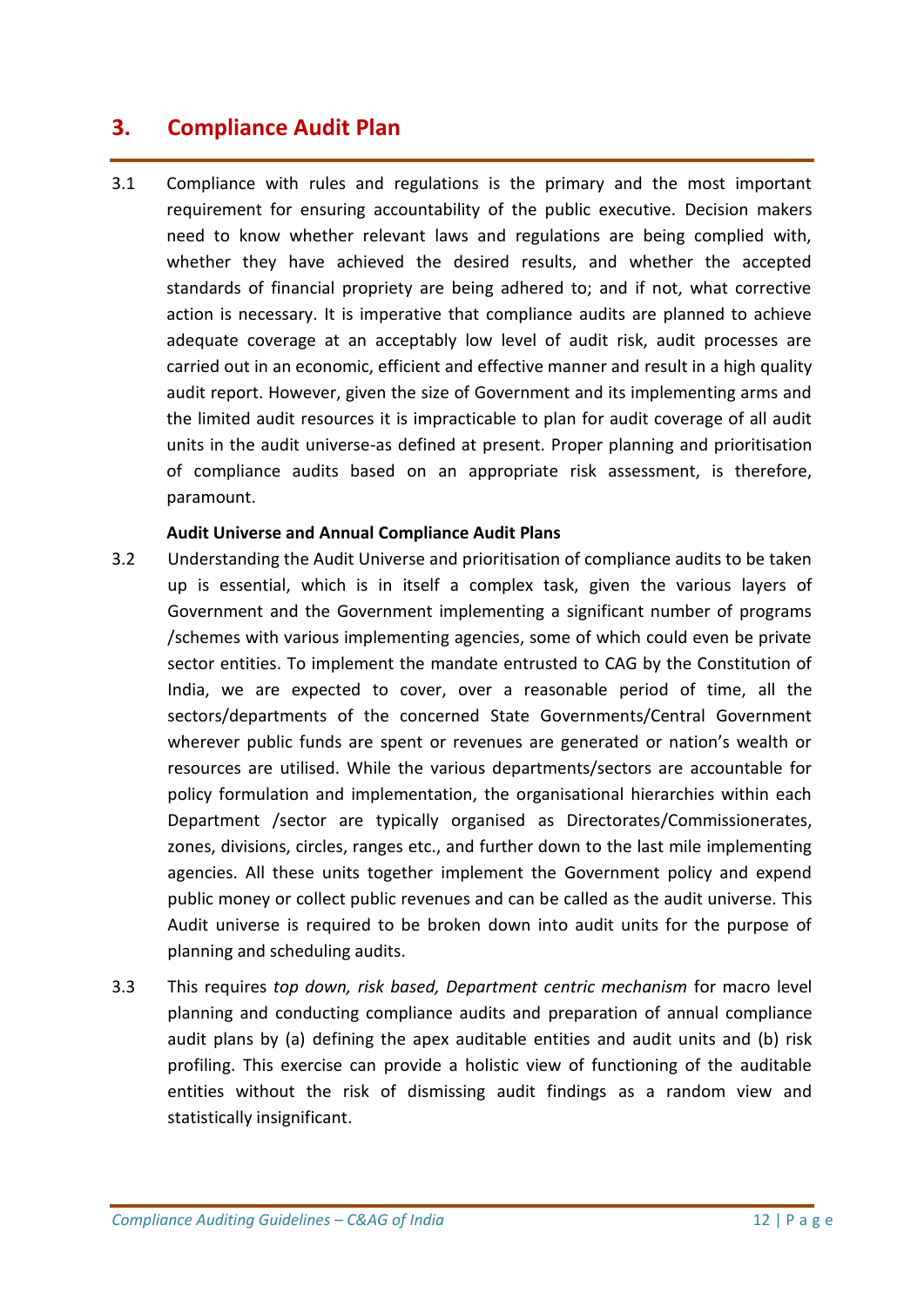### **Defining the Apex Auditable Entities and Audit Units**

- 3.4 A top down and risk based approach to identification of audit units intends to place the Department/Sector as the centre piece of the audit focus and provide a scientific mechanism of defining audit units. The Department / Sector in the State Government or the Central Government being the top layer would be defined as the Apex Auditable Entity<sup>5</sup>. Since policy formulation and oversight flow from the Departments/Sectors (Apex Auditable Entities) and responsibility for implementation of schemes/programs vests with the lower formations of the Government (Directorates /Commissionerates/zones, divisions, circles, ranges etc.) a significant portion of the risk is embedded in these layers, while the lowest layer is typically the implementing arm and accountability for its performance invariably rests with the higher organisational hierarchies. The top down approach for identification of audit units mentioned in these guidelines therefore envisages that audit units are identified beginning with higher organisational hierarchies of the Apex Auditable Entity and fanning out to operational units at the field level.
- 3.5 The audit units may be defined based on the quantitative measures of devolution of administrative and financial powers, the qualitative measures of functional autonomy and operational significance attributable to the unit for achievement of objectives of the Department. The devolution of powers would have to be substantial and not limited to the routine delegation of powers for managing the establishment and contingent expenses. This would ensure that the administrative authority for allocation of funds and delegation of powers are at the centre of compliance audit.

An Audit Unit is therefore defined as a unit, which has one or more of the following attributes:

- substantial devolution of administrative and financial powers;
- functional autonomy; and
- operational significance with reference to achievement of objectives of the apex auditable entity.
- 3.6 After determination of Audit Units based on the aforesaid parameters, the organisational hierarchies and implementing agencies below the Audit Units are to be categorised as Implementing Units. The Implementing Units are typically the last mile service providers and implementation arms of Government, with very limited delegation of financial and administrative powers - of contingent nature and for managing establishment. These Implementing Units would be audited, based on a sample selection, as a part of audit of their respective Audit Units. The process of

**.** 

<sup>&</sup>lt;sup>5</sup> The Regulation 2 of the CAG's Regulations of Audit and Accounts, 2007 defines Auditable entity as "an office, authority, body, company, corporation or any other entity subject to audit by the CAG'. The highest authority or Head of Department under the audit jurisdiction of the Accountant General would be the Apex Auditable Entity.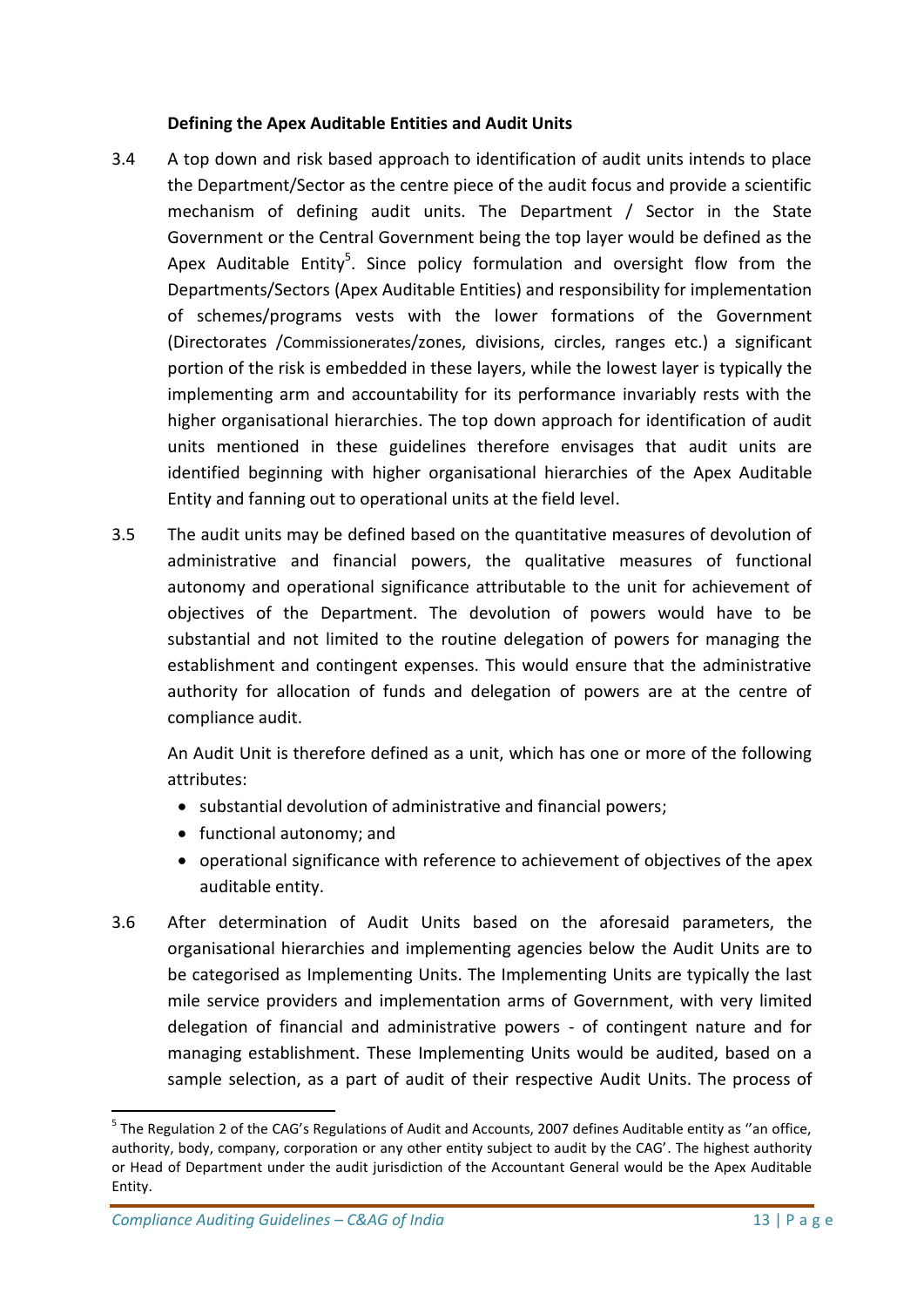sample selection is explained in the subsequent sections. The envisaged typical representation of Apex Auditable Entity, Audit Units and Implementing Units is shown below:



3.7 Preparation of audit universe by defining Apex Auditable Entity and Audit Units in terms of these guidelines would be carried out by the respective Accountants General in field offices. Each field office would be required to prepare an organisation chart of the Departments to identify the audit units based on the above parameters. The list of Audit Units and the Implementing Units would have to be maintained in the field offices, which would henceforth form the basis of planning compliance audits. While the above representation showcases organisational structure from the State Government's perspective, the central functions such as Central Revenue, Railways, Commercial, Posts and Telecommunications etc. and the Local Self Government – the Local Bodies shall also define their Apex Auditable Entities and Audit Units keeping in view the philosophy described in paras 3.4 to 3.6 above.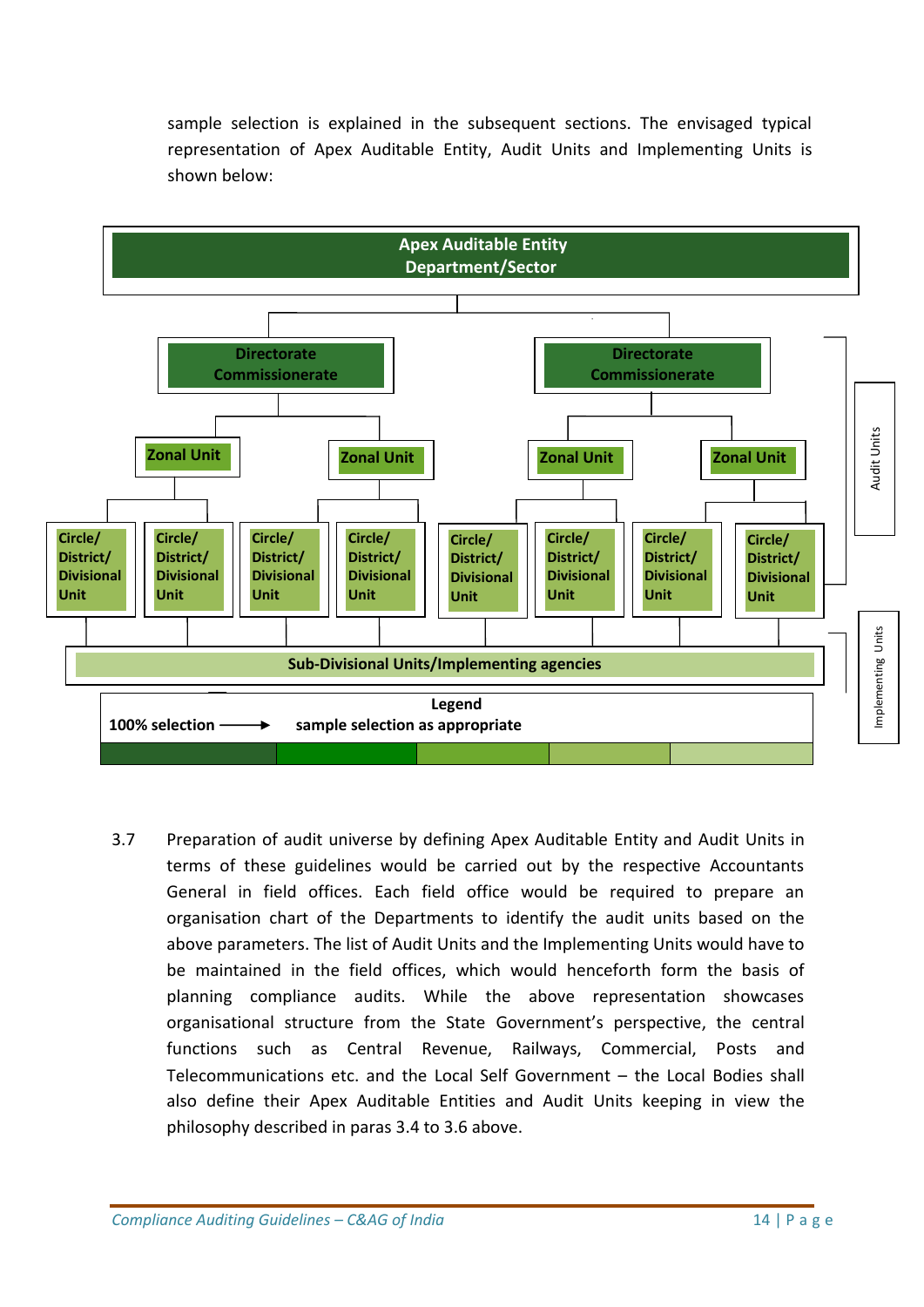3.8 With the evolving governance structure, the nation's wealth/natural resources are being dealt with not only by the Union, State or its instrumentalities but also by the private parties, for delivery of public goods and services, it has become important that these implementing agencies or service providers are made accountable to the people and to the Parliament. These implementing agencies would also, therefore, be included in the aforementioned category of implementing units.

Records of these implementing agencies are required be accessed through the respective audit units. Detailed instructions of the procedure to be adopted for access and audit of records of such agencies are contained in the Guidance Note issued by Headquarters in this regard**.** However, the scope and extent of examination of records of such implementing agencies will depend upon the applicable regulatory framework including any contract/ agreement which the implementing agency may have entered into with the government, professional standard or practice used by the industry in which the entity operates and also judicial pronouncements.

### **Risk Profiling**

- 3.9 The risk based approach to planning compliance audits is about focussing audit efforts on the perceived high risk areas/activities. Risk profiling of the Apex Auditable Entities and their Audit Units has to be done considering their structures, roles they are expected to perform and compliance requirements. As governments and other organisations transition into digital environment, they generate, process and store voluminous data. Also, useful and relevant data in disparate forms and continuously produced by various government and non-government agencies and entities. When collated, they provide the contextual framework and valuable insight into the functioning of an apex auditable entity. Capacity and infrastructure limitations have so far restricted the reach of auditors in the big data environment. The advent of big data marks a paradigm shift, which by design integrates data from various sources and in various formats to transform data into actionable information. This aims to enhance the efficiency and effectiveness of audits. IA&AD has adopted a Big Data Management Policy to harness such opportunities. This policy is expected to facilitate greater and deeper insights into the Apex Auditable Entity's environment to clearly identify risk areas and prioritise the audit units.
- 3.10 Apex Auditable Entities while being responsible for delivery of public goods and services and expending public funds or collecting revenues may also be responsible for administering and / or enforcing various laws, rules or regulations. At the same time, these are also governed by various rules, laws and regulations. Similarly, officials entrusted with management or stewardship of public funds and public entities are expected to act with propriety in all matters concerning the discharge of their responsibilities**.** Keeping all the above factors in mind, the field audit offices are encouraged to apply the risk assessment methodology by evaluating high risk areas/activities of these entities relating to: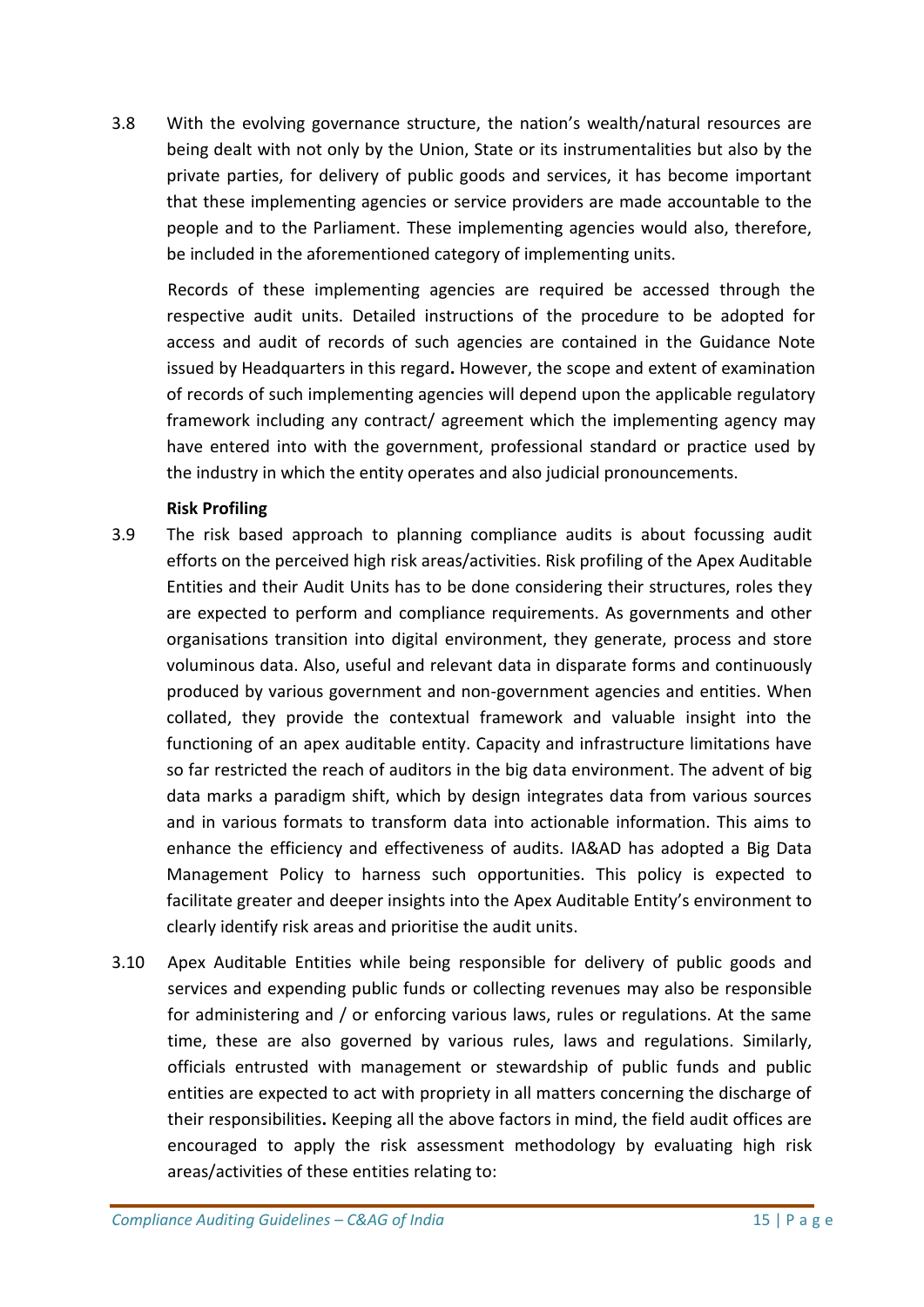- Administration and/ or enforcement of laws, rules and regulations etc.,
- Compliance with applicable laws, rules and other authorities;
- Responsibility for government receipts and expenditure;
- Safeguarding of assets and liabilities;
- Prevention of losses and wastage, frauds, leakage of revenue;
- Promoting transparency, prudence and probity; and
- Internal control environment
- 3.11 The risk assessment methodology should include a review of the following:
	- Latest socio-economic survey of the Centre/ State
	- Current Budget & Demands for Grant
	- Outcome budgets
	- Five year plans and Working Group reports/ Annual plans
	- Finance Commission Report
	- Annual/ Performance/ Activity Reports of Ministries / Departments/ Companies and other information on Government websites
	- Major policy announcements/initiatives of Government
	- VLC data & Report on State Finances
	- Finance & Appropriation Accounts
	- Geographical location
	- Past audit coverage
	- PAC/COPU suggestions
	- Court orders
	- Audit Advisory Board suggestions
	- Reports of Legislative Committees
	- Changes in legislation
	- Replies to questions given to the Legislature
	- Past Audit findings/ Inspection Reports
	- Media reports and visibility of topics
	- Trend of expenditure and /or receipts

### **Preparing Annual Compliance Audit Plans**

3.12 The exercise, as described above, would help in creating risk profile of the apex auditable entities as well as audit units under these entities. Based on their risk profile, the audit units should be prioritised for planning and conduct of compliance audits. The risk profile of the audit units should be considered vis-à-vis the audit capacity of the field office- in terms of availability of resources, and an annual Audit plan of compliance audits to be taken up and completed during the year should be prepared by each field office.

The field offices under the IA&AD conduct financial audits, performance audits and compliance audits each year and the Annual Audit Plan of each office shall therefore be prepared by adopting a holistic approach of covering Apex Auditable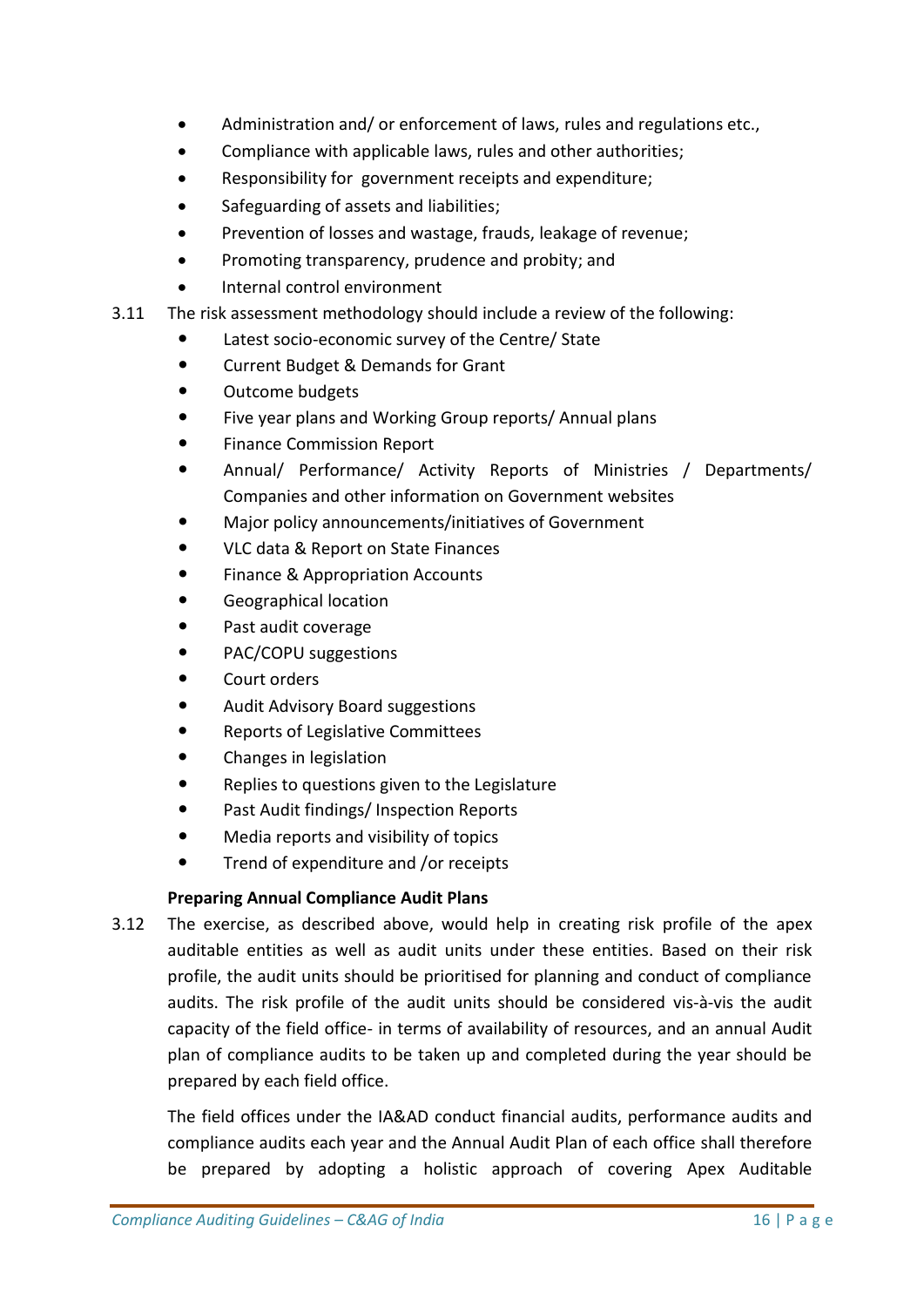Entities/Audit Units for each type of audit and leveraging common processes. The Annual Audit Plan of each office would therefore indicate the Apex Auditable entities/Audit Units for which compliance audits would be conducted. The outcome of analysis of sanctions and vouchers by the Financial Audit Wing, detailed processes of which are provided in the Financial Attest Auditing Guidelines for audit of State Government Accounts and other existing manuals and instructions, can be leveraged for planning compliance audits.

- 3.13 It must be the endeavour of the field offices to ensure coverage of all Apex Auditable Entities in a reasonable period of time, between three to five years. The risk profile of the audit units would have to be reviewed and updated periodically to assess continued maintenance or to consider revision in the risk profile assigned to the apex auditable entities and audit units based on new intervening developments, changes and increase/decrease in irregularities noticed by various stakeholders, etc.
- 3.14 The formulation of annual Compliance Audit Plan would therefore require:
	- a. Updating the Audit Universe such that it comprises all units that qualify as audit units. A separate inventory of implementing units under their respective Audit units may be maintained.
	- b. Applying risk assessment methodology to the Apex Auditable Entities for arriving at risk profile of the Apex Auditable Entities and Audit Units under these entities.
	- c. Preparing the annual Compliance Audit Plan by selecting audit units after considering available audit resources. This would include a risk based selection of Apex Auditable Entities and an appropriate sample of audit units at various hierarchies and implementing units within each Apex Auditable Entity. The selected sample of units shall be auditable both from the propriety and regularity perspective. Where evaluation of high risk areas/activities against regularity involves complexity and multifarious aspects, a specific subject matter may be selected within the high risk area/activity for evaluation of compliance against regularity.

### 3.15 **Components of Annual Compliance Audit Plan**

- a. Selection of Apex Auditable Entities and Audit Units that would be taken up for compliance audits;
- b. Selection of Implementing units under the audit units as necessary;
- c. Determination of specific subject matter, where considered necessary; and
- d. Allocation of audit resources for the audits to be undertaken.
- 3.16 With the introduction of risk based approach to planning compliance audits, tempered by the audit capacity of each field office, as envisaged in these guidelines, the question of audit arrears would generally not arise.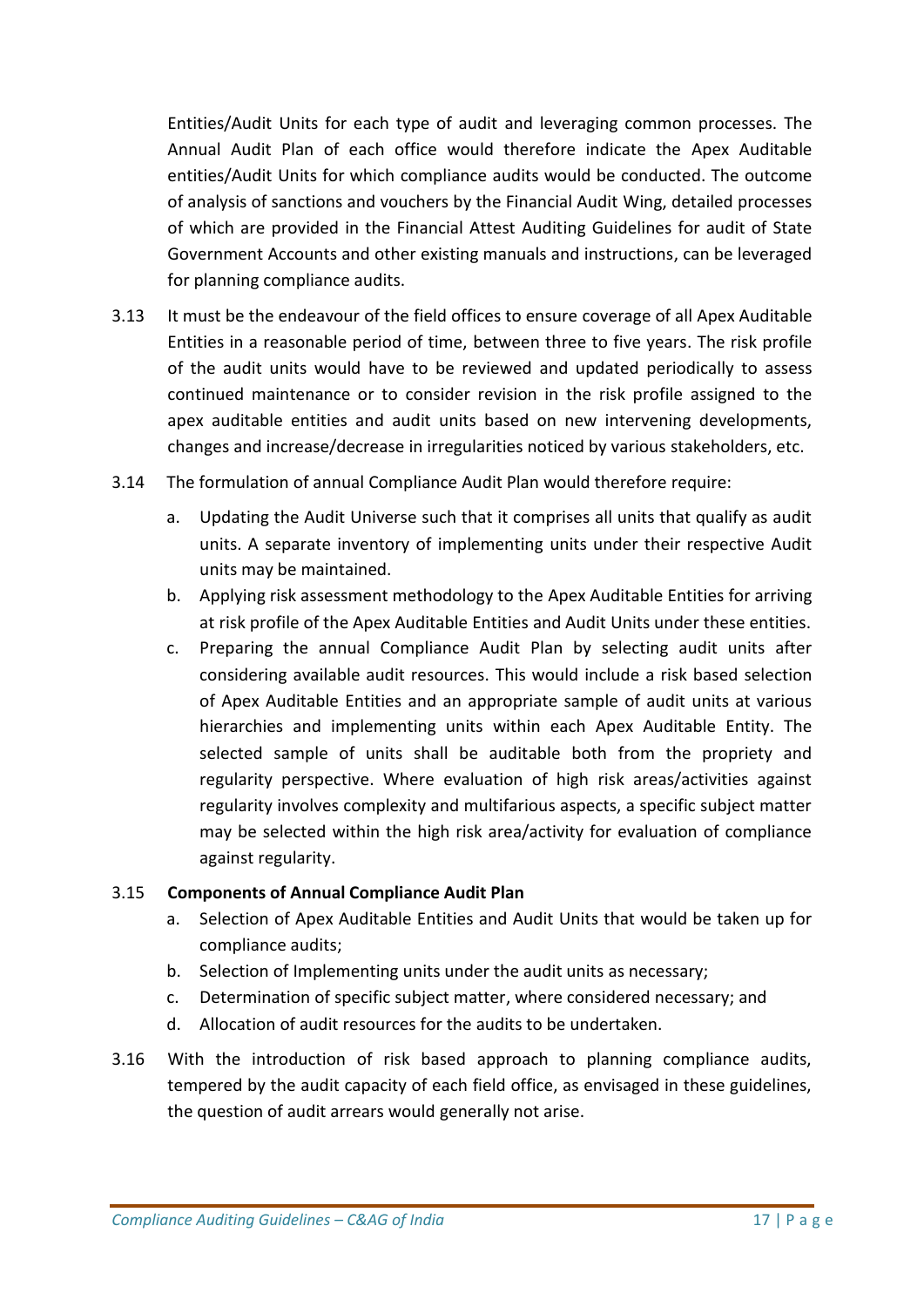# **4. Planning Compliance Audits**

- 4.1 A compliance audit has to be planned in a manner which ensures that a high quality audit is carried out in an economic, efficient and effective way and in a timely manner. Adequate planning will ensure that appropriate attention is accorded to crucial areas of audit and that potential problems are identified in a timely manner. It is essential that Auditors plan the audit with an attitude of professional scepticism and exercise professional judgement. Further, auditors should possess the knowledge, competence and skills to understand the compliance requirements that apply to the auditable entities.
- 4.2 After the preparation of the annual Compliance Audit Plan as discussed in Chapter 3, the process of planning for individual compliance audits commences. Individual compliance audit, hereafter means audit of the identified Apex Auditable Entity along with the selected Audit Units.

### **Planning for individual compliance audits**

- 4.3 Planning for individual compliance audits includes preparing the audit strategy and an audit plan. Preparation of audit strategy for the identified audit entity would include:
	- An understanding of the auditable entity and its internal control environment, including the statutory, regulatory and legal framework applicable to the auditable entity and the applicable rules, regulations, policies, codes, significant contracts or agreements etc;
	- An understanding of relevant principles of sound public sector financial management and expectations regarding the conduct of public sector officials for propriety related issues;
	- Identification of the intended users, including responsible party and those charged with governance;
	- Consideration of materiality and risk assessment including suspected unlawful acts or fraud;
	- Determining the scope of audit with reference to the selected specific subject matter, if selected, as well as proprietary concerns;
	- Development of audit objectives for the specific subject matter, if selected;
	- Identification of audit criteria for specific subject matter;
	- Sampling considerations, specifically for implementing units below the selected audit units; and
	- Considerations related to direction, supervision and review of the audit team(s).
- 4.4 Once the audit strategy is in place, the audit plan could be prepared. The plan for the identified apex auditable entity would include:
	- Description of selected audit units;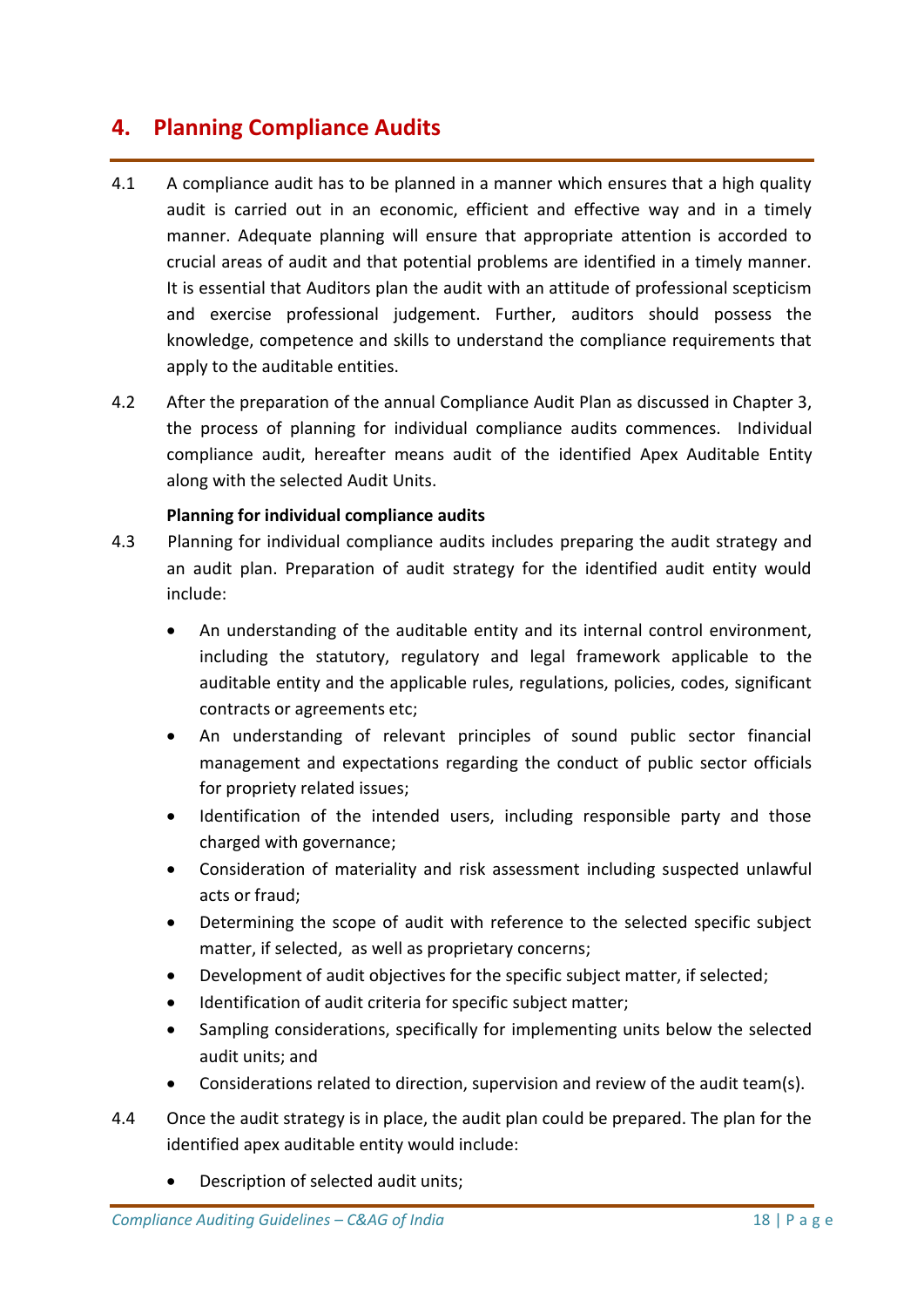- Sample selection of implementing units under the selected audit units;
- Extent of audit in each selected unit:
- Timing of audit;
- Formation of audit team/s (in case more than one audit team is needed for the auditable entity);
- Assignment plan detailing the duties of the audit team members;
- Planned audit procedures; and
- Potential audit evidence to be collected during the audit.
- 4.5 Both the overall audit strategy and the audit plan should be documented in the audit file. Planning for individual compliance audits is a continual and iterative process. The overall audit strategy and plan are therefore required to be updated as necessary throughout the audit.

### **Scope of Audit**

- 4.6 The scope is the boundary of audit. It defines "what to audit", "who to audit", "where to audit" and "which period to audit".
	- What to Audit The propriety issues are to be seen in all units selected to be audited. However, the selected specific subject matter for regularity audit would define the scope for "what to audit" and would also determine the criteria.
	- Who to Audit The issue of "who to audit" is decided by the predetermined annual compliance audit plan as discussed in Chapter 3 that specifies the auditable entity and selected audit units below the auditable entity.
	- Where to audit brings us to selection of units for audit within the auditable entity, and also to the selection of transactions, areas etc. Sampling decisions would be crucial for this stage.
	- Which period to Audit the period of audit to be covered would have to be determined as per the risk assessment. In case of audit units, the period of audit should ordinarily cover period from the previous audit to the current period. However, specific circumstances may exist where current risk assessment reveal areas of concern that warrant coverage of period included in previous audit(s). In case of implementing units, the period of audit to be covered would correspond with the audit period of audit units.

### **Compliance Audit Objectives**

- 4.7 The overall Compliance Audit Objectives can be summarized as below:
	- To assess whether the subject matter adheres to the formal criteria arising out of the laws, regulations and agreements applicable to the auditable entity;
	- To assess whether the general principles of sound public sector financial management and ethical conduct have been adhered to; and
	- Report the findings and conclusions to the responsible party, those charged with governance, legislature and/or other parties as appropriate.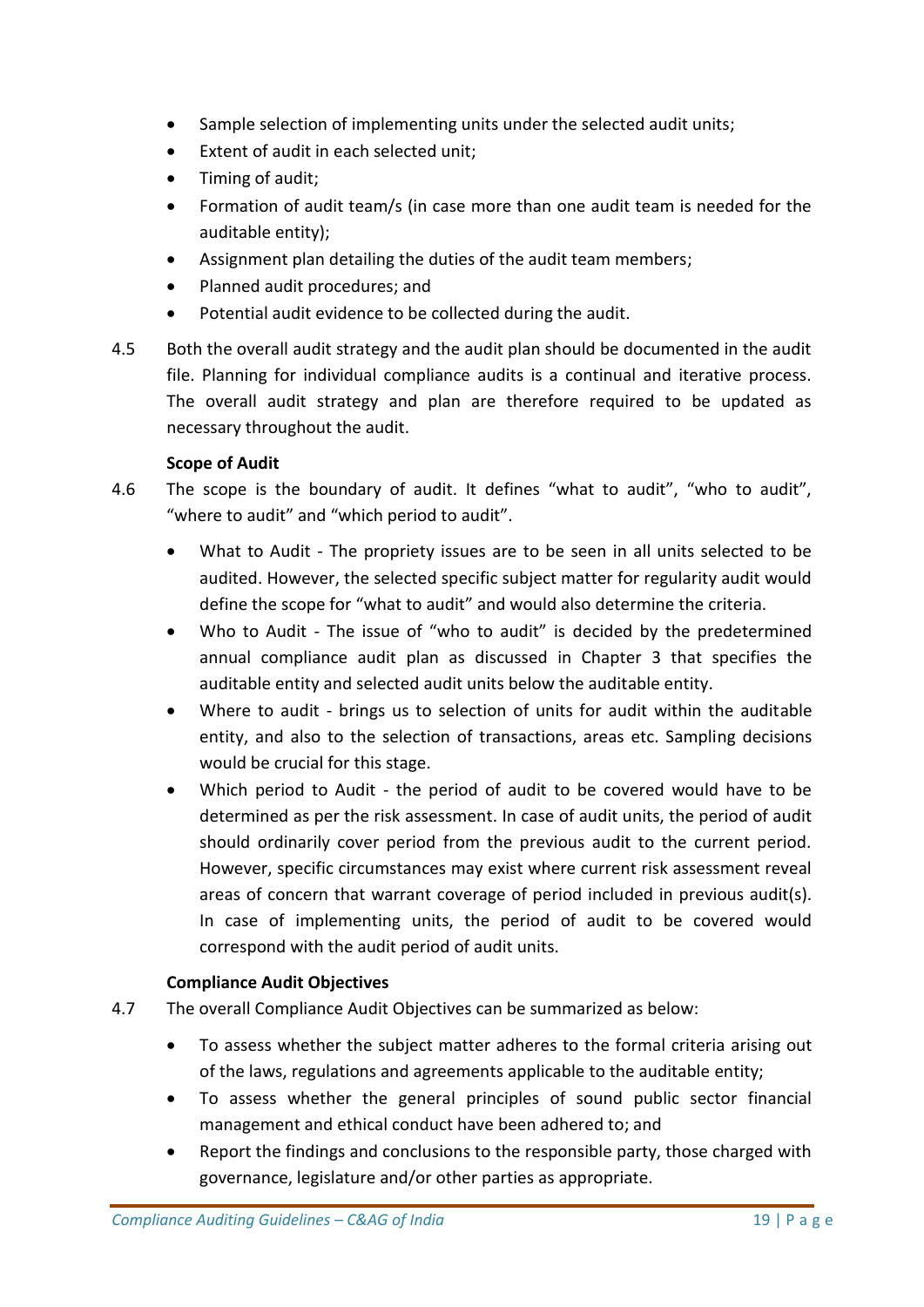4.8 The particular objectives of a compliance audit for the identified apex auditable entity are to be derived from the scope of audit. Illustrative and not comprehensive, instances of scope and detailed audit objectives of compliance audits are given below:

| Compliance      | Detailed audit objectives                                                     |  |  |  |
|-----------------|-------------------------------------------------------------------------------|--|--|--|
| audit scope     |                                                                               |  |  |  |
| Contracting     | Verify whether procurement was carried out as per extant<br>$\bullet$         |  |  |  |
| and             | rules and in accordance with delegated financial powers.                      |  |  |  |
| procurement     | Verify whether financial propriety was ensured during the<br>$\bullet$        |  |  |  |
|                 | stages of tendering, evaluation and award of contract.                        |  |  |  |
| Tax receipts    | Verify whether assessments were in accordance with the<br>$\bullet$           |  |  |  |
|                 | relevant tax laws and rules thereunder.                                       |  |  |  |
|                 | Verify whether the assessed demands were collected and<br>$\bullet$           |  |  |  |
|                 | properly accounted for.                                                       |  |  |  |
| Establishment   | Verify whether payments in respect of salaries and other<br>$\bullet$         |  |  |  |
| audit           | entitlements were in accordance with the relevant rules and                   |  |  |  |
|                 | instructions.                                                                 |  |  |  |
|                 | Verify whether health center has been set up in accordance<br>$\bullet$       |  |  |  |
| Availability of | with specified population norms.                                              |  |  |  |
| infrastructure  | Verify whether the necessary infrastructure facilities (medical               |  |  |  |
| Heath<br>in     | equipment, operation theatre, UPS, water supply, stock of                     |  |  |  |
| Department      | drugs, etc) have been provided as per Indian Public Health                    |  |  |  |
|                 | Standards (IPHS).                                                             |  |  |  |
|                 | Verify whether the complement of doctors and other staff are<br>$\bullet$     |  |  |  |
|                 | as per IPHS.                                                                  |  |  |  |
| Plant           | Verify whether the usage of power, fuel are as per approved<br>٠              |  |  |  |
| efficiency      | norms.                                                                        |  |  |  |
|                 | Verify whether plant shutdowns are as per approved norms.<br>$\bullet$        |  |  |  |
|                 | Verify whether the production is as per the prescribed scale.                 |  |  |  |
|                 | Verify whether the installed capacity of the plant is designed                |  |  |  |
|                 | as per regulatory approvals.                                                  |  |  |  |
|                 | Verify whether the operation of plant complies<br>with                        |  |  |  |
|                 | environmental norms.                                                          |  |  |  |
| Corporate       | Verify whether corporate social responsibility framework is as                |  |  |  |
| social          | per regulatory approvals.                                                     |  |  |  |
| responsibility  | Verify whether activities of corporate social responsibility are<br>$\bullet$ |  |  |  |
|                 | as per corporate policy.                                                      |  |  |  |
|                 | Verify whether the corporate policy is in consonance with                     |  |  |  |
|                 | relevant regulations and DPE guidelines.                                      |  |  |  |
| Audit<br>οf     | Verify whether the sanction is within the general or express<br>$\bullet$     |  |  |  |
| sanctions       | powers delegated to the sanctioning authority.                                |  |  |  |
|                 | Verify whether the criteria for sanction such as - availability of            |  |  |  |
|                 | physical targets,<br>funds, determination of<br>objects<br>of                 |  |  |  |
|                 | expenditure and accounting procedure- have been adhered                       |  |  |  |
|                 | to.                                                                           |  |  |  |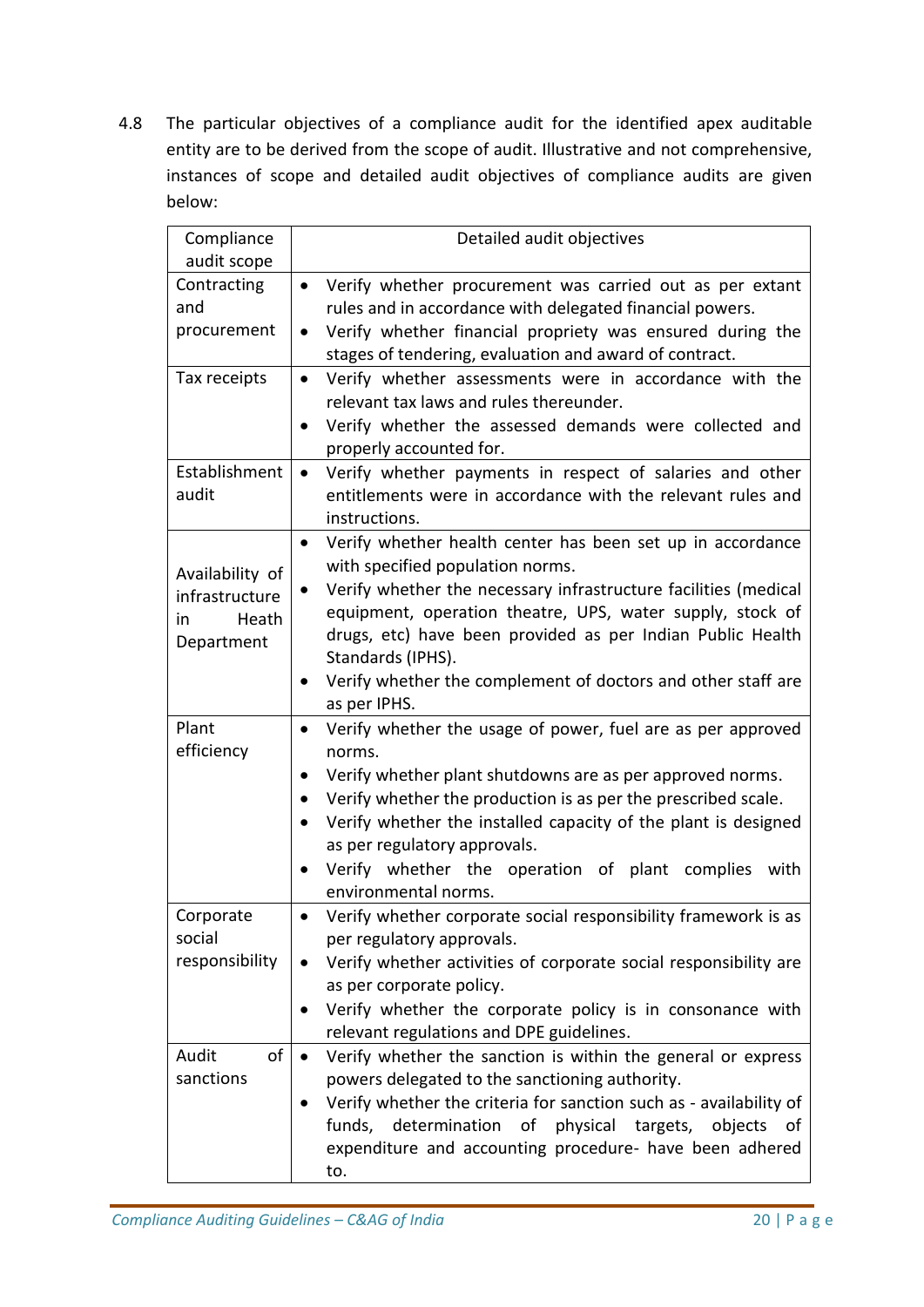| • Verify whether the sanction is not split to avoid obtaining    |  |  |  |
|------------------------------------------------------------------|--|--|--|
| sanction of a higher authority.                                  |  |  |  |
| • Verify whether sanction is conflicting with general principles |  |  |  |
| of public sector financial management or other orders            |  |  |  |
| /instructions.                                                   |  |  |  |

### **Criteria**

4.9 Criteria are the benchmarks used to evaluate or measure the subject matter consistently and reasonably. The criteria provide the basis for evaluating audit evidence, developing audit findings and conclusions. Criteria may be formal, such as a law or regulation, terms of a contract or agreement or less formal such as a code of conduct, principle of propriety or they may relate to expectations regarding behaviour. Generally, criteria for regularity audits would therefore emanate from specific authorities while criteria for propriety issues would emanate from the General Financial Rules of the Government of India and those codified in the corresponding State Financial Rules.

The criteria should have the following characteristics:

- a) **Relevant** relevant criteria provide meaningful contributions to the information and decision making needs of the intended users of the audit report.
- b) **Reliable** reliable criteria result in reasonably consistent conclusions when used by another auditor in the same circumstances.
- c) **Complete**–complete criteria are those that are sufficient for the audit purpose and do not omit relevant factors. They are meaningful and make it possible to provide the intended users with a practical overview for their information and decision making needs.
- d) **Objective**  objective criteria are neutral and free from any bias on the part of the auditor or on the part of the management of the auditable entity.
- e) **Understandable**  understandable criteria are those that are clearly stated, contribute to clear conclusions and are comprehensible to the intended users.
- f) **Comparable**  comparable criteria are consistent with those used in similar audits of other agencies or activities and with those used in previous audits of the entity.
- g) **Acceptable** –acceptable criteria are those to which independent experts in the field, auditable entities, legislature, media and the general public are generally agreeable.
- h) **Available**  criteria should be made available to intended users so that, they understand the nature of audit work performed and the basis for the audit report.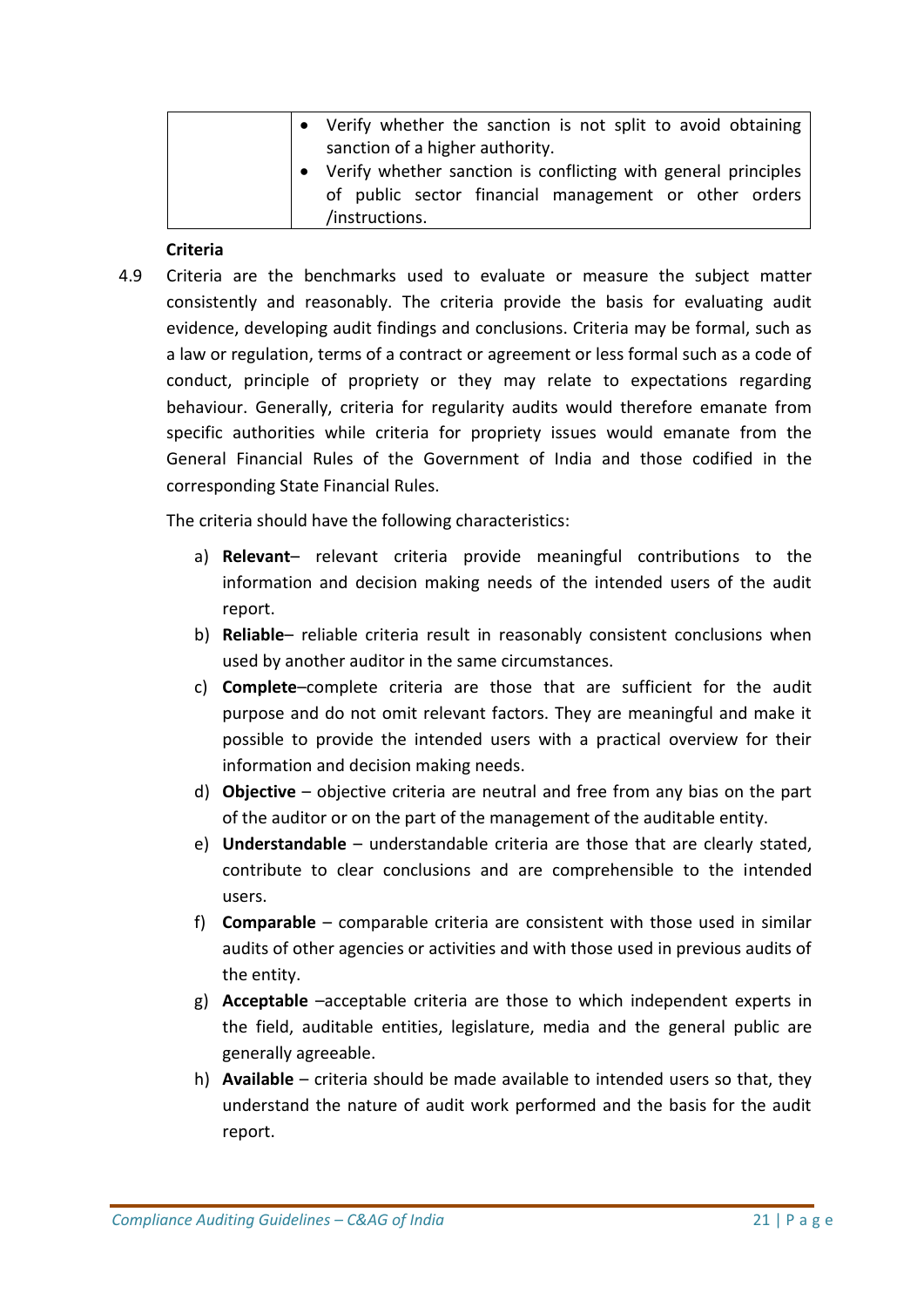### 4.10 **Understanding internal controls**

Understanding internal controls is normally an integral part of understanding the entity and the relevant subject matter. The CAG's Regulations on Audit and Accounts, 2007 explain that the auditor should examine and evaluate the reliability of internal controls. In compliance audit, this includes understanding and evaluating controls that assist the executive in complying with laws and regulations applicable to the auditable entity. The type of controls that need to be evaluated depends on the subject matter, nature and scope of the particular compliance audit. In evaluating internal controls, auditors assess the risk that the control structure may not prevent or detect material non-compliance. The internal control system in an entity may also include controls designed to correct identified instances of noncompliance, presence and effectiveness of institutionalised mechanisms such as Internal Financial Adviser system, Internal Audit system etc.

Auditors should obtain an understanding of the internal controls relevant to the audit objectives and test controls on which they expect to rely. The assurance derived from the assessment of internal controls will assist the auditors to determine the confidence level and hence, the extent of audit procedures to perform. This would also determine the sample size of implementing units to be selected as well as the sample selection of transactions etc.

### **Materiality**

- 4.11 Materiality consists of both quantitative and qualitative factors. Materiality is often considered in terms of monetary value but the inherent nature or characteristics of an item or group of items may also render a matter material. As mentioned in Chapter 2, determining materiality is a matter of professional judgement and depends on the auditor's interpretation of the users' needs. A matter can be judged material if knowledge of it is likely to influence the decisions of the intended users. The CAG's Regulations on Audit and Accounts, 2007 state that in formulating audit opinion or report, the auditor should inter-alia give due regard to the materiality of the matter keeping in view the amount, nature and context. In performing compliance audits, materiality is determined for
	- a) Planning purposes;
	- b) Purposes of evaluating the evidence obtained and the effects of identified instances of non-compliance; and
	- c) Purposes of reporting the results of the audit work
- 4.12 During the planning process, information is gathered about the entity in order to assess risk and establish materiality levels for designing audit procedures. Issues that may be considered material even if the monetary value is not significant would include the following: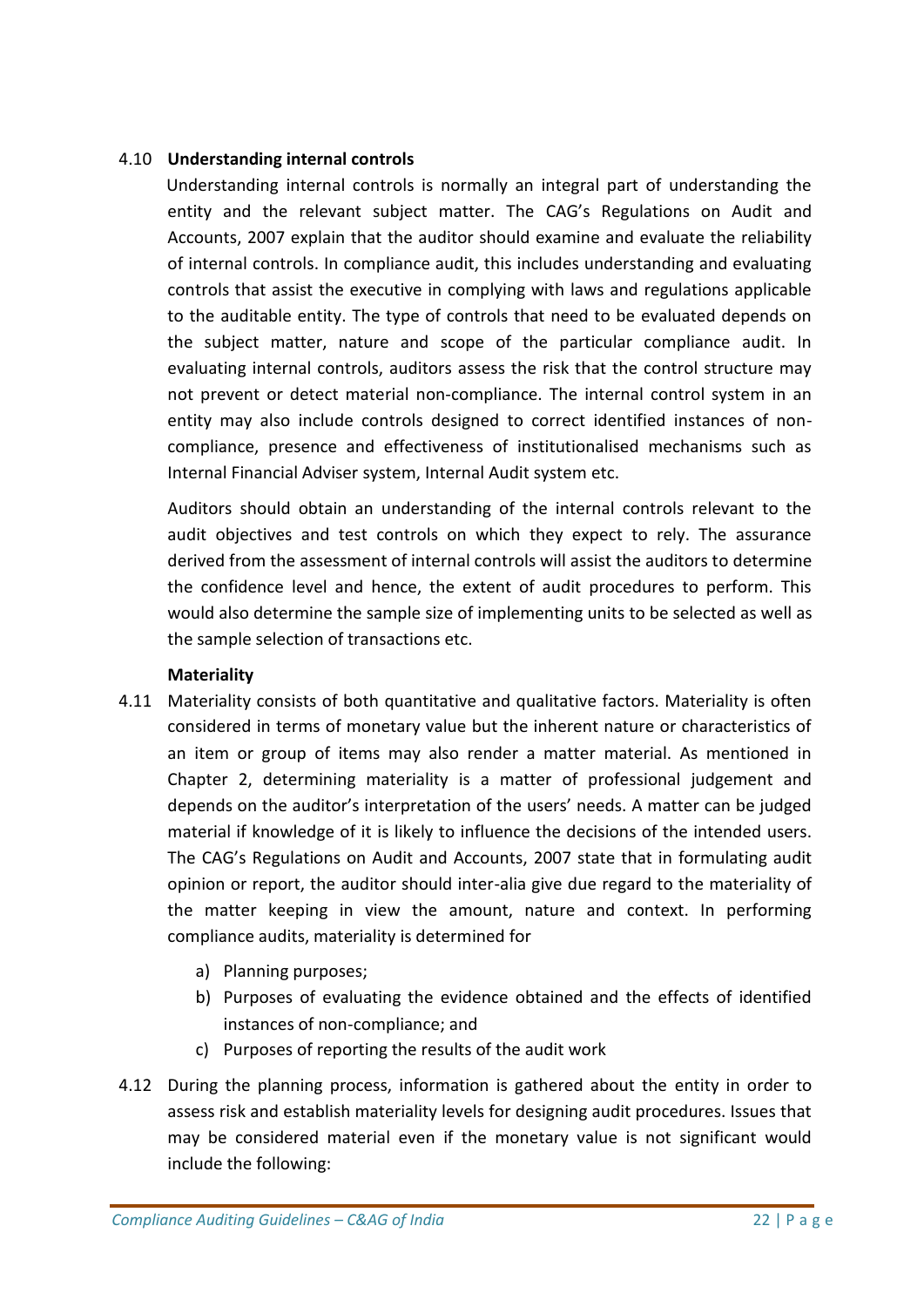- a) Fraud;
- b) Intentional unlawful acts or non-compliance;
- c) Incorrect or incomplete information to executive, the auditor or to the legislature (concealment);
- d) Intentional disregard to the executive, authoritative bodies or auditors; and
- e) Events and transactions made despite knowledge of the lack of legal basis to carry out the particular event or transaction.

### **Risk assessment**

- 4.13 Risk assessment is an essential part of performing a compliance audit. Due to the inherent limitations of an audit, a compliance audit does not provide a guarantee or absolute assurance that all instances of non-compliance will be detected. Inherent limitations in a compliance audit may include factors such as:
	- a) Judgement may be applied by the executive in interpreting laws and regulations;
	- b) Human errors;
	- c) Systems may be improperly designed or function ineffectively;
	- d) Controls may be circumvented; and
	- e) Evidence may be concealed or withheld
- 4.14 In performing compliance audits, auditors assess risks and perform audit procedures as necessary throughout the audit process. This is done in order to reduce audit risk to an acceptably low level in the particular circumstances, so as to obtain reasonable assurance to form the basis for the auditor's conclusions. The risks and the factors that may give rise to such risks will vary depending on the particular subject matter and circumstances of audit. Results of the risk assessment would again affect the sampling considerations.

### **Risk assessment considerations with regard to fraud**

4.15 As a part of audit, auditors should identify and assess fraud risk and gather sufficient appropriate evidence related to the identified fraud risks by performing suitable audit procedures. As mentioned in Chapter 2, while detecting fraud is not the main objective of compliance audit, auditors should include fraud risk factors in their risk assessments and remain alert to indications of fraud when carrying out their work. If the auditor comes across instances of non-compliance which may be indicative of fraud, the auditor should exercise due professional care and caution so as not to interfere with any future legal proceedings or investigations.

### 4.16 **Planning audit procedures**

Planning audit procedures involves designing audit procedures to respond to the identified risks of non-compliance. The exact nature, timing and extent of audit procedures to be performed may vary widely from one audit to another. Nonetheless, compliance audit procedures in general involve establishing the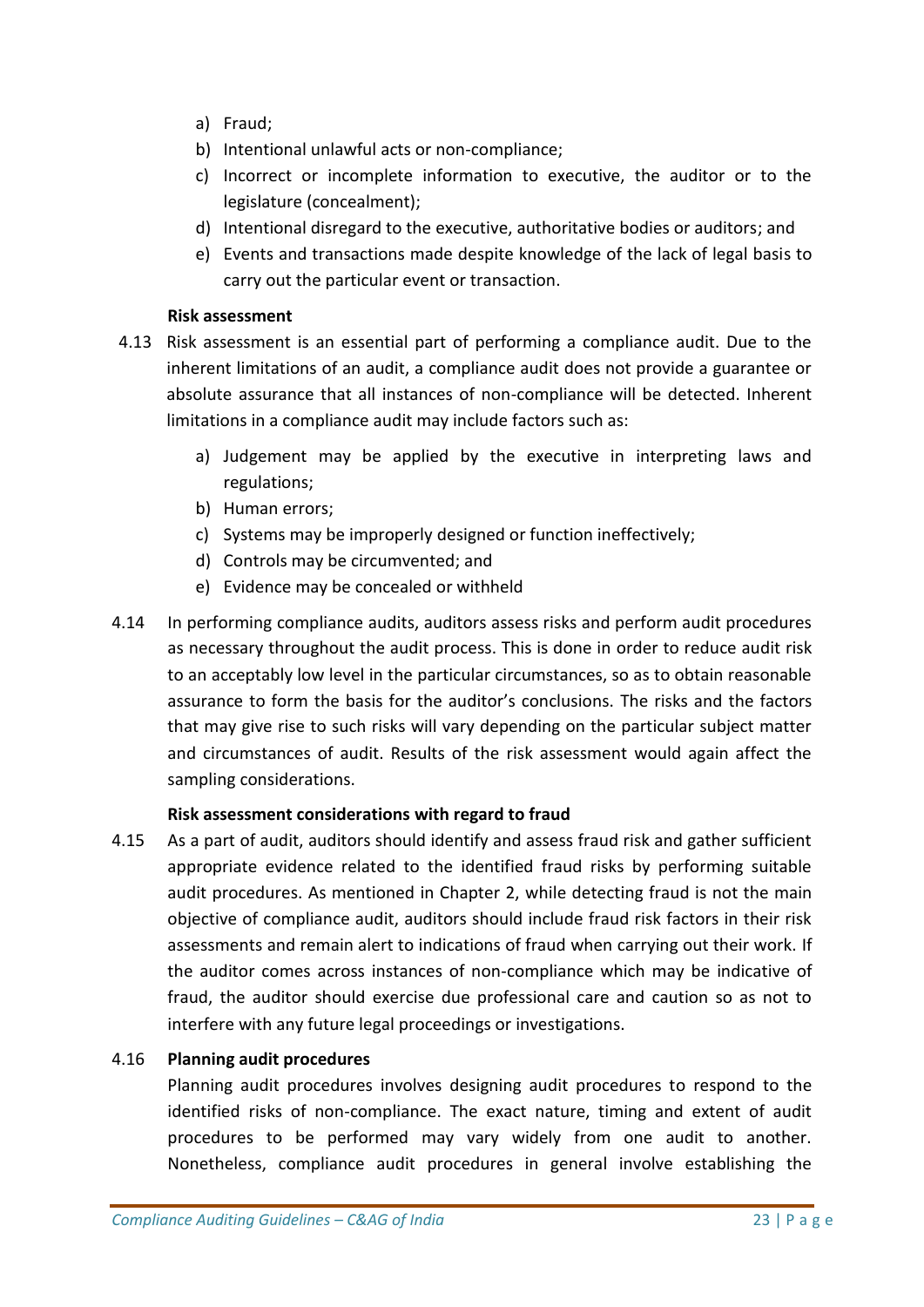relevant criteria and then measuring the relevant subject matter information against such criteria.

4.17 After determination of the scope of audit, development of audit objectives, identification of relevant criteria for measuring the selected subject matters, when specifically selected for an apex auditable entity or across auditable entities, both for regularity and propriety issues, auditors should prepare a **Compliance Audit Design Matrix** for the identified apex Auditable entity in the following format.

| <b>Audit</b><br>objective/Sub<br>objective | <b>Audit</b><br>questions on<br>selected<br>subject<br>matters | <b>Audit</b><br>criteria | collection<br>Data<br>analysis<br>and<br>method | Audit evidence |
|--------------------------------------------|----------------------------------------------------------------|--------------------------|-------------------------------------------------|----------------|
|                                            |                                                                |                          |                                                 |                |
|                                            |                                                                |                          |                                                 |                |
|                                            |                                                                |                          |                                                 |                |

### **Compliance Audit Design Matrix**

- 4.18 The Compliance Audit Plan would detail out the selected Apex Auditable Entity, the selected Audit Units and the Implementing Units. However, the selection of sample of transactions within the audit units may be necessary for detailed scrutiny. When compliance audit is planned and conducted based on a top down and department centric approach, sampling for selection of transactions may have to be conducted at multiple levels. This multi stage sampling typically involves the following:
	- Selection of transactions from the selected Audit Units falling directly under the chain of command of the selected Apex Auditable Entity (either in whole or in part depending upon the selected specific subject matter) relevant to evaluation of the selected subject matters for regularity and propriety audits respectively; and
	- Selection of transactions from the Implementing Units, as considered necessary, relevant to evaluation of the selected subject matters for regularity and propriety audits respectively.
- 4.19 Statistical sampling may be adopted for selection of transactions, which would enhance the level of verifiable audit assurance. Accountants General may exercise professional judgement with regard to adoption of a suitable sampling methodology depending upon the selected subject matters, audit objectives being pursued and the envisaged scope of audit, as per extant instructions.

### **Compliance auditing in digital environment**

4.20 In case of departments/ sectors where e-governance has taken roots and transactions are being conducted in virtualised environments, digital auditing can also be adopted by the audit teams. Digital auditing facilitates looking at whole of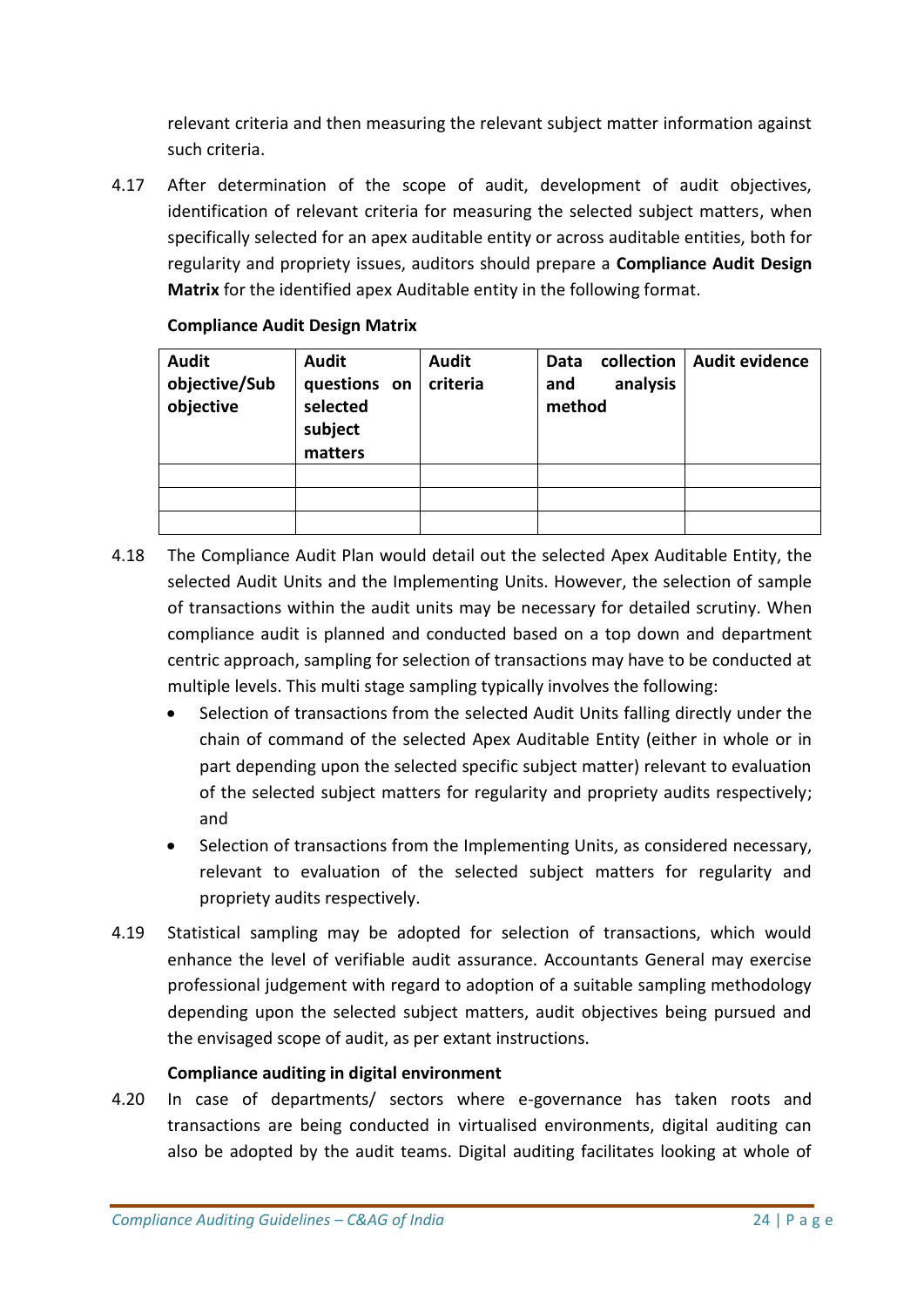the population for outliers or unexpected variations. Such outliers can be taken up for detailed scrutiny. Data analytical tools can be of immense help here.

### **Team composition**

4.21 Audit team(s) with an appropriate team composition should be constituted for each audit. As mentioned in Chapter 2, the audit team should collectively possess the knowledge, skills and expertise necessary to successfully complete the audit. This includes an understanding and practical experience of the type of audit being undertaken, familiarity with the applicable standards and authorities, an understanding of the auditable entity's operations and the ability and experience to exercise professional judgement. The work allocation for each member of the audit team should be clearly delineated and it must be ensured that each member understands his/her role in the audit team. Appropriate arrangements should be ensured for providing direction, supervision and review of audit teams. In some cases, it may be possible to conduct the audit of the apex auditable entity and its selected audit units by one dedicated team. However, in case of large entities, it may become necessary to constitute multiple teams for audit of the apex auditable entity and its selected audit units. In such a scenario, a lead team may be constituted from amongst the audit teams, which should be entrusted with the responsibility of providing a cohesive and synergised approach to compliance audit. The lead team in such cases may also be required to provide guidance, liaison support to other teams throughout the audit process and also consolidate audit findings of all other audit teams to enable achieving a holistic analysis and a reasoned conclusion.

### **Intimation to the auditable entity**

4.22 After the overall strategy and audit plan as discussed above have been drawn up intimation should be provided to the identified auditable entity (executive) and all other audit units down the line regarding the audit being taken up. The intimation to the executive should include the scope of audit, audit objectives being pursued, subject matters that have been selected, criteria that would be used to evaluate the subject matters, designed sampling of audit units /implementing units. The intimation should indicate the composition of audit team(s), duration and schedule of audit and should solicit the requirements from and co-operation of the executive for the smooth conduct of audit.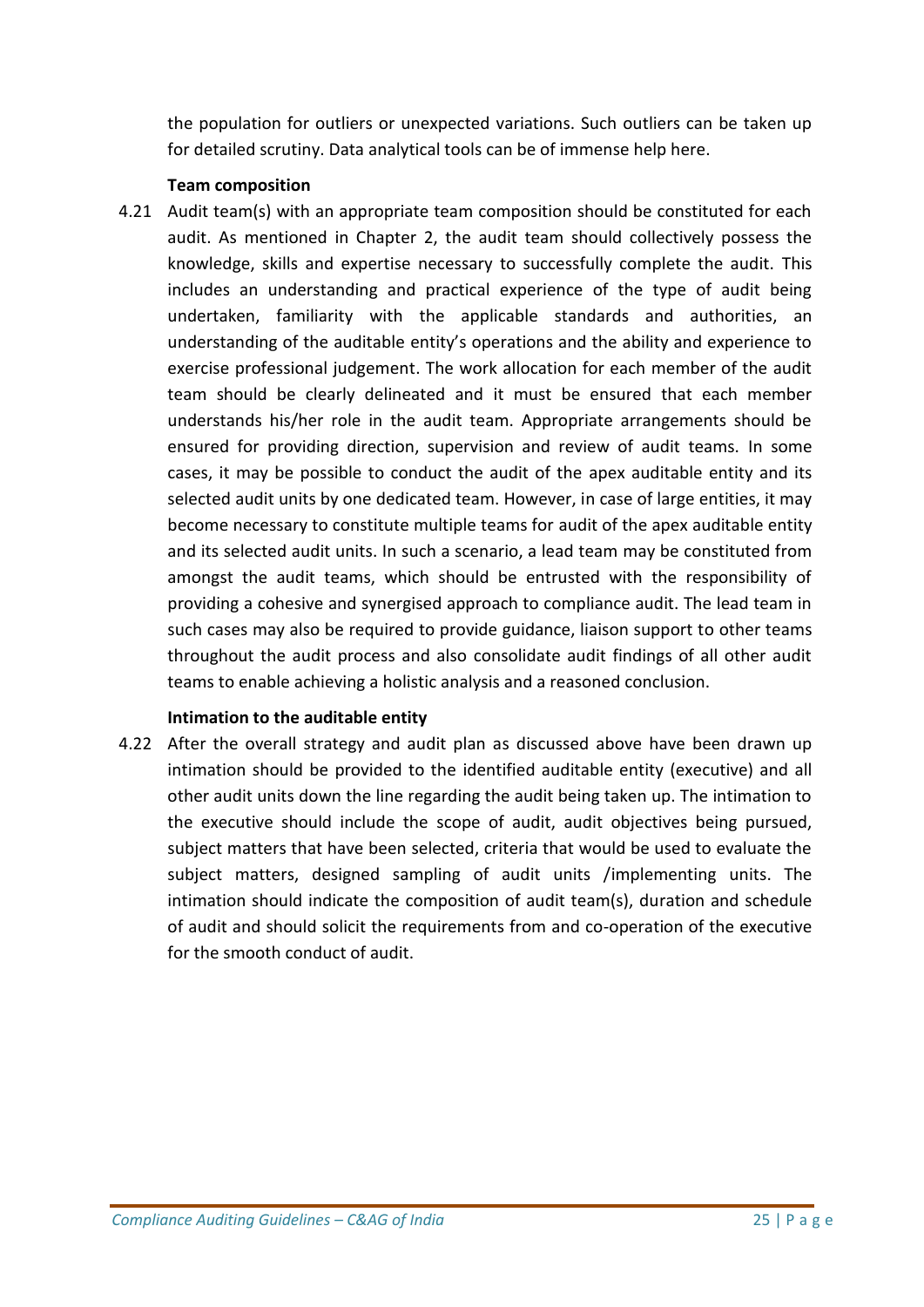# **5. Conducting compliance audits**

5.1 Conduct of audits start after the finalisation of audit strategy and audit plan. Conduct of audits is about gathering evidence, evaluating evidence, forming conclusions, documenting the audit process and communicating with the auditable entities.

### **Audit evidence**

5.2 Audit evidence is the information used by the auditor for arriving at the audit conclusions. Auditors design and apply appropriate audit procedures to obtain sufficient and appropriate audit evidence in order to form a conclusion or opinion as to whether a subject matter complies, in all material respects, with established criteria.

*The CAG's Regulations on Audit and Accounts, 2007 state that the auditor shall verify compliance with applicable laws, rules and regulations and highlight deviations, if any (Regulation 29(4)). Further, the auditor has to obtain competent, relevant and reasonable evidence to support his/her judgement as well as conclusions regarding the organisation, programme, activity or function under audit (Regulation 168).*

- 5.3 In the planning phase, as mentioned in Chapter 4 (para 4.10) auditors review the internal controls and institutional arrangements established by the auditable entity to prevent, detect, and rectify instances of noncompliance. Based on this review auditors identify control risks and other risks and keep these in consideration while they start gathering audit evidence. The audit procedures to be applied would depend on the particular subject matter and criteria and auditors' professional judgment. When the risks of noncompliance are significant and auditors plan to rely on the controls in place, such controls are required to be tested. When controls are not considered reliable, auditors plan and perform substantive procedures to respond to the identified risks. Auditors perform additional substantive procedures when there are significant risks of non-compliance.
- 5.4 The compliance auditor will often need to combine and compare evidence from different sources in order to meet the requirements for sufficiency and appropriateness of audit evidence. Professional judgment needs to be exercised in considering the quantity and quality of available evidence when performing the engagement, in particular when determining the nature, timing and extent of procedures.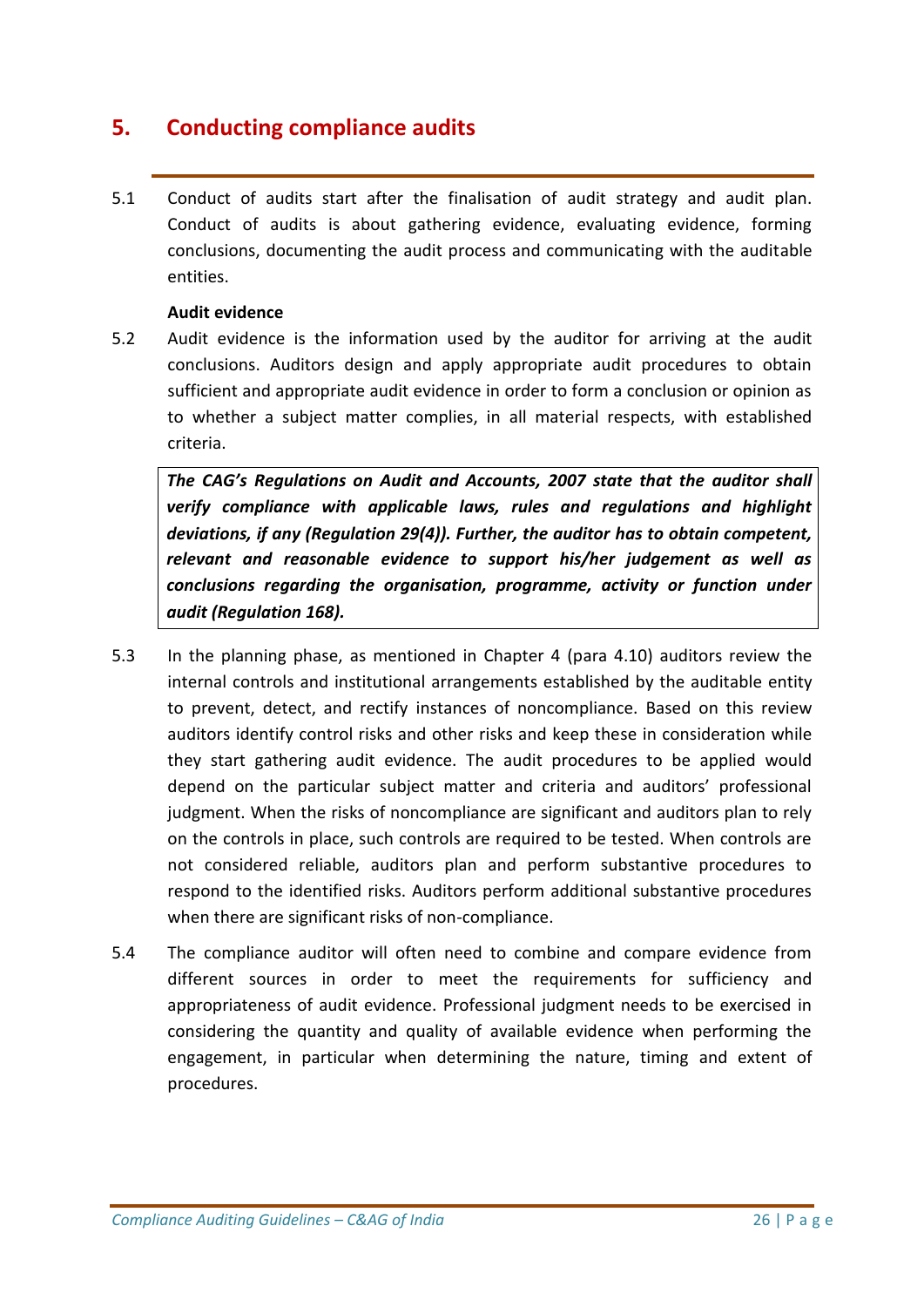### **Sufficiency and appropriateness of audit evidence:**

- 5.5 The sufficiency and appropriateness of evidence are interrelated**.** Sufficiency is the measure of the quantity of evidence. The quantity of evidence needed is affected by the risks of the subject matter information being non-compliant or prone to compliance deviation (i.e. the higher the risks, the more evidence is likely to be required) and also by the quality of such evidence (i.e. the higher the quality, the less may be required). Obtaining more evidence, however, may not compensate for its poor quality. In assessing the sufficiency of evidence, the auditor needs to determine whether enough evidence has been obtained to persuade the intended users that the findings are reasonable. The need for further evidence is weighed against the cost and time needed to collect it.
- 5.6 Appropriateness is the measure of the quality of evidence; that is its relevance, its validity and its reliability in providing support for the auditor's conclusion.
	- Relevance refers to the extent to which the evidence has a logical relationship with, and importance to, the issue being addressed;
	- Validity refers to the extent to which the evidence is a meaningful or reasonable basis for measuring what is being evaluated. In other words, validity refers to the extent to which the evidence represents what it is purported to represent; and
	- Reliability refers to the extent to which the evidence is consistent when measured or tested and includes the concepts of being verifiable or supported. The reliability of evidence is influenced by its source and by its nature. While recognising that exceptions may exist, the following generalisations about reliability of evidence are useful, when:
		- It is obtained from sources outside the responsible party;
		- $\bullet$  It is obtained directly by the auditor e.g. by observation, inquiry and verification of the application of a control, by substantive checks;
		- It exists in documentary form whether paper, electronic or other media; and
		- It is obtained from different sources.
- 5.7 The auditor's professional judgment as to what constitutes sufficient and appropriate evidence is influenced by factors as the following:
	- Significance of a potential non-compliance or compliance deviation and the likelihood of its having a material effect, individually or when aggregated with other potential non-compliance, on the subject matter information;
	- Effectiveness of the responsible party's responses to address the known risk of noncompliance or compliance deviations;
	- Experience gained during previous audit with respect to similar potential non-compliance or compliance deviation; and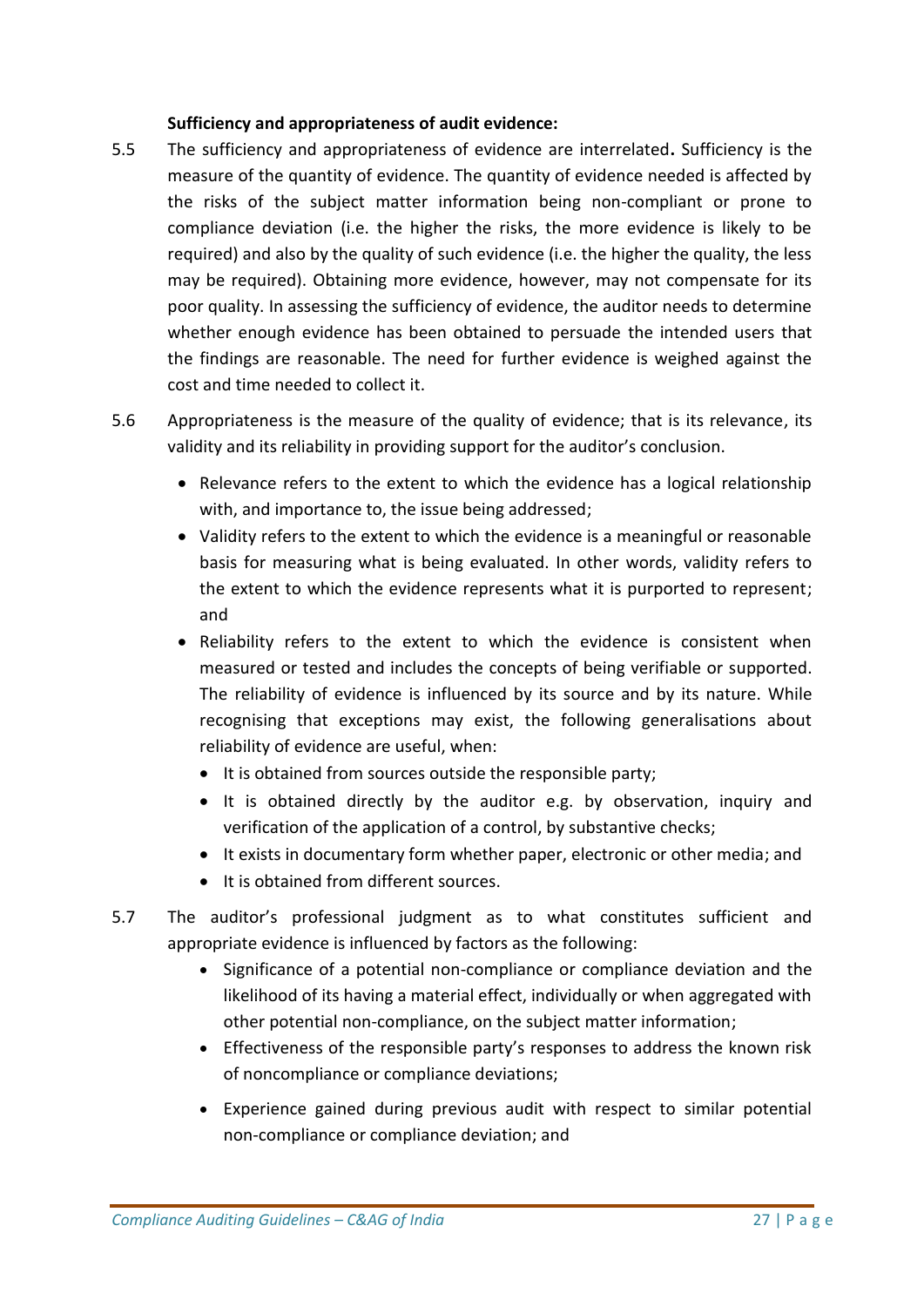Results of procedures performed, including whether such procedures identified specific noncompliance or compliance deviation.

### **Gathering and Evaluating Evidence**

- 5.8 The evidence gathering and evaluation is a simultaneous, systematic and an iterative process and involves:
	- a) Gathering evidence by performing appropriate audit procedures
	- b) Evaluating the evidence obtained as to its sufficiency (quantity) and appropriateness (quality)
	- c) Re-assessing risk and gathering further evidence as necessary
- 5.9 The evidence gathering and evaluation process should continue until the auditor is satisfied that sufficient and appropriate evidence exists to provide a basis for the auditors' conclusion.

### **Gathering Evidence**

- 5.10 Audit evidence is gathered using a variety of techniques such as the following:
	- **Document scrutiny -** This is the predominant mode of obtaining audit evidence and involves scrutiny of a wide variety of documents – Cabinet Notes, Expenditure Finance Committee minutes and recommendations, agenda and minutes of Board of Directors files, cash books and accounting records, reports etc.
	- **Physical inspection/site visits-**This involves inspection of physical assets (eg a dam, road, bridge, stores and stock etc). Generally such inspection is conducted jointly with departmental personnel to ensure acceptability to the audit findings. Where the auditable entity does not co-operate with physical inspection, the fact of such non-cooperation may be appropriately documented and reported to the top management of the auditable entity, but the physical inspection may continue nevertheless by the audit team on its own. Photographs taken during physical inspection/site visits are an acceptable form of evidence, provided the location and date of photograph are amply clear.
	- **Observation-**Observation involves looking at the process or procedure being performed. In performing compliance audit, this may include looking at how transactions are processed in real time by staff of the auditable entity, including processing of information and transactions in an IT system.
	- **Questionnaires-** This involves seeking information from relevant persons within the auditable entity through issue of a formal questionnaire to elicit further information and gather relevant audit evidence.
	- **Surveys-** This involves interaction with persons outside the auditable entity to get the information from the affected parties or the beneficiaries of programmes/ schemes, as the case may be. This would involve careful selection of the survey sample, formulation of an appropriate survey questionnaire, collation and analysis of the survey responses. Evidence gathered from surveys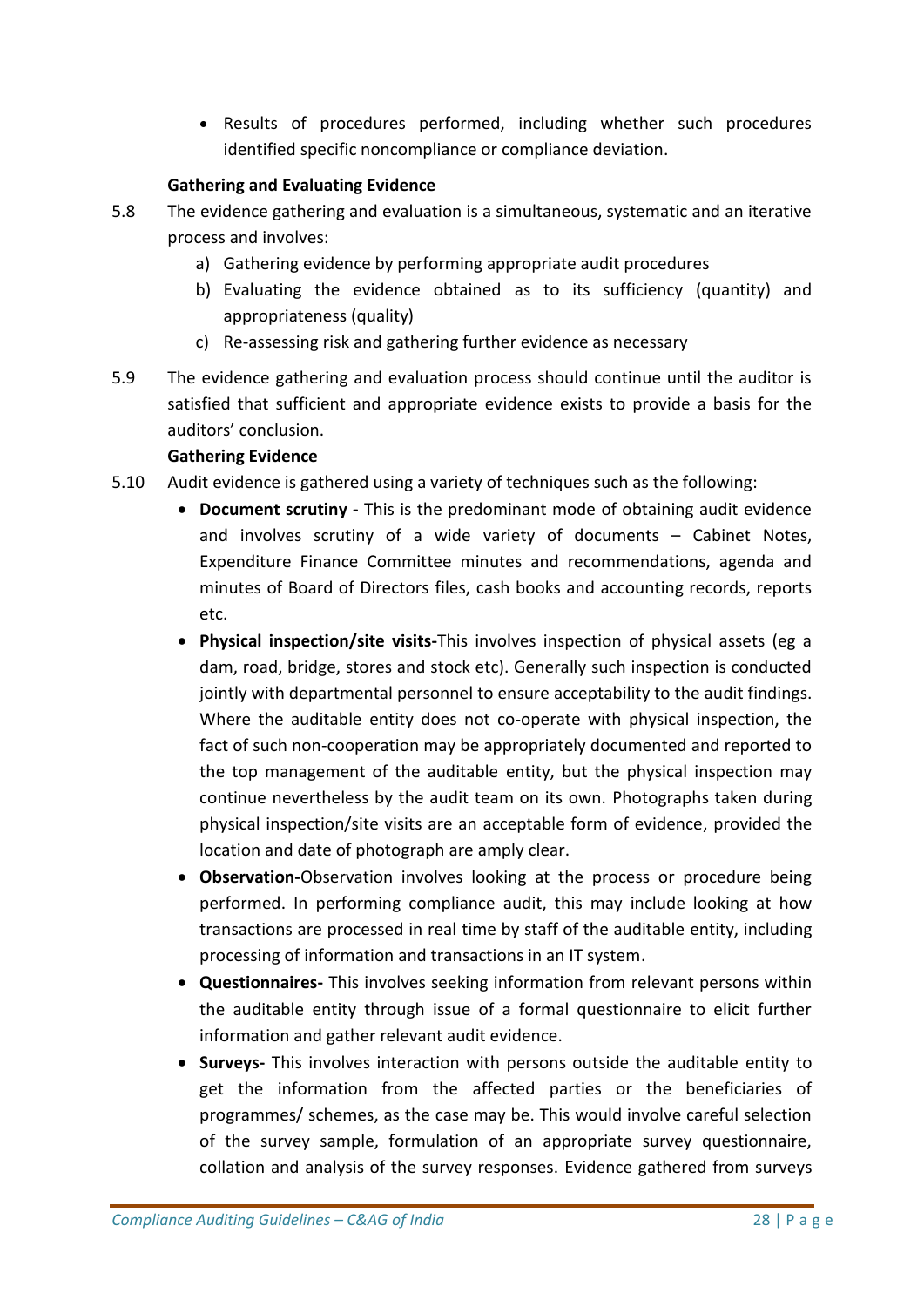would be corroborative in nature to support evidence gathered by conventional techniques.

- **Confirmation -** Confirmation is a type of inquiry and involves obtaining, independently of the auditable entity, a reply from a third party with regard to some particular information – for example confirmation of balances from the banks.
- **Re-performance -** Re performance involves independently carrying out the same procedures which have already been performed by the auditable entity. This can be carried out either manually or by computer assisted audit techniques. Where highly technical matters are involved experts may be involved for reperformance.
- **Analytical procedures -** Analytical procedures involve comparing data, or investigating fluctuations or relationships that appear inconsistent. Data analytics tools, statistical techniques or other mathematical models could also be used in comparing actual with expected results.

### **Evaluation of Evidence**

5.11 Audit evidence, collected through above mentioned audit procedures, is to be evaluated against the relevant, already identified criteria. This involves consideration of evidence collected vis-à-vis the subject matter information as well as the written responses obtained from responsible officers of the auditable entity against the applicable criteria. The evaluation process enables auditors to assess whether the subject matter information is, in all material aspects, compliant with the identified criteria.

What constitutes material non-compliance is a matter of professional judgement and includes consideration of the circumstances, quantitative and qualitative aspects of the transactions or the issues concerned. Auditors consider a number of factors in applying professional judgement to determine whether or not the non-compliance is material. Such factors may include the following:

- Extent and importance of amounts involved, which include both monetary values and other quantitative measures;
- Nature of the non-compliance;
- Cause leading to the non-compliance;
- Possible effects and consequences of the non-compliance;
- Visibility and sensitivity of the program in question; and
- Needs and expectations of the legislature, public and other users of audit reports
- 5.12 After evaluating the evidence and considering its materiality, the auditor should decide how best to conclude in the light of the evidence collected, which would be the supporting key documents and arrive at audit conclusions. While evaluating evidence auditors can find that audit evidence is conflicting i.e. while some evidence supports the subject matter information other evidences seem to contradict it. In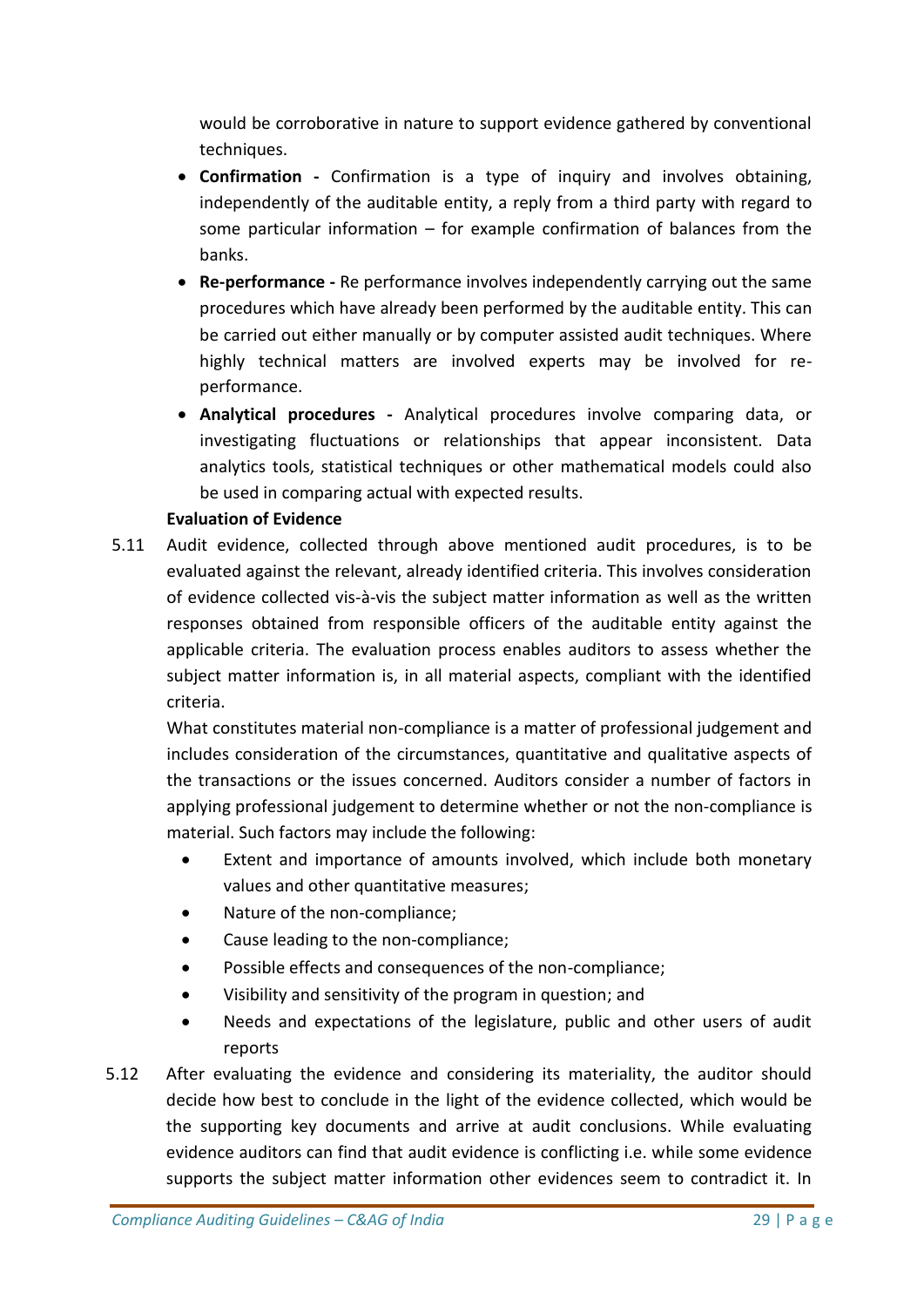such situations, auditors need to weigh the extent and credibility of conflicting evidence in order to reach a conclusion or collect more evidence to resolve the conflict.

- 5.13 Audit conclusion should clearly bring out the nature and extent of non-compliance, cause of such non-compliance, its materiality and also the effect of non-compliance, if possible. The audit conclusions in case of regularity issues should also indicate whether non-compliance is a solitary one-off case, or wide spread systemic issue in the auditable entity.
- 5.14 Auditors are encouraged to prepare an Audit Findings matrix in the following format. The Audit Findings matrix is an extension of audit design matrix as discussed in para 4.17. The Audit Findings matrix is intended to provide a link between the audit objectives, criteria, evidence gathered and evaluated and the audit findings that emerged on evaluation of the selected subject matters, if specifically selected, both for regularity and propriety issues. This should include all findings - both positive and negative findings. The Audit Findings Matrix has to be prepared for each audit unit.

| <b>Audit Findings Matrix</b>              |                                       |               |                          |                    |  |  |  |  |
|-------------------------------------------|---------------------------------------|---------------|--------------------------|--------------------|--|--|--|--|
| Audit objective   Audit<br>/Sub objective | questions<br>selected subject matters | on   Criteria | Audit<br><b>Evidence</b> | <b>Conclusions</b> |  |  |  |  |
|                                           |                                       |               |                          |                    |  |  |  |  |

#### **Documentation**

5.15 Documentation of audit evidence supports audit conclusions and confirms that the audit was carried out in accordance with relevant standards. CAGs Auditing Standards on Audit evidence state that

*Auditors should adequately document the audit evidence in working papers, including the basis and extent of planning, work performed and the findings of audit. Working papers should contain sufficient information to enable an experienced auditor, having no previous connection with the audit, to ascertain from them the evidence that supports the auditor's significant findings and conclusions.*

- 5.16 The **Standards** further add that **"**Adequate documentation is important for several reasons. It will
	- confirm and support the auditor's opinion and report;
	- increase the efficiency and effectiveness of audit;
	- serve as a source of information for preparing reports or answering any; enquiries from the auditable entity or from any other party;
	- serve as evidence of the auditor's compliance with Auditing Standards;
	- facilitate planning ad supervision; and
	- provide evidence of work done for future reference**"**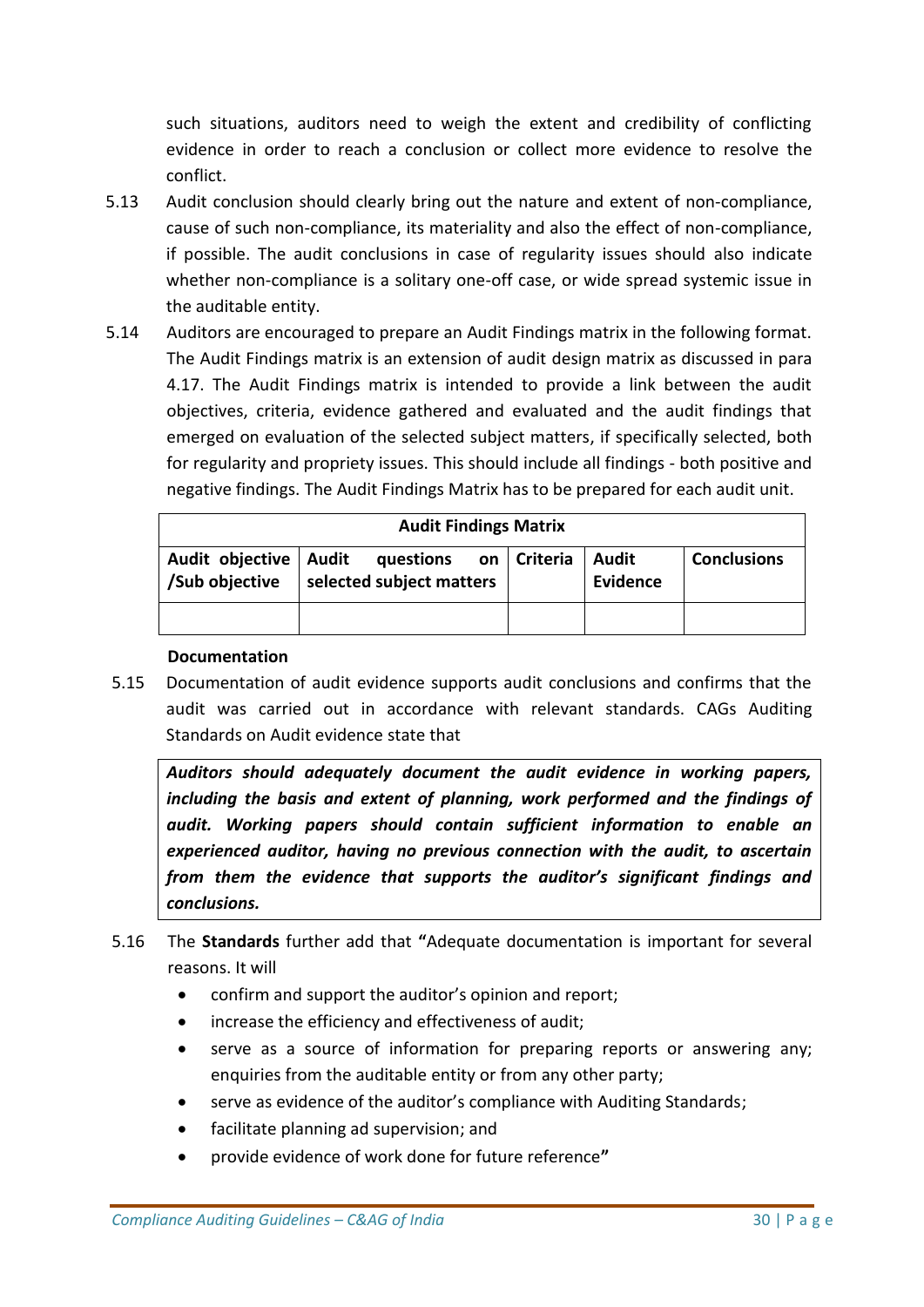- 5.17 Documentation should take place throughout the entire audit process. The confidentiality of documentation should be maintained and they should be retained for a period sufficient to meet the professional, legislative and legal requirements as mentioned in para 2.8 of Chapter 2 of the guidelines.
- 5.18 Documentation in compliance audits should comprise

(a) Audit file and

(b) Working papers.

The Audit file for each compliance audit may include documentation relating to the audit strategy, scope and methodology, sample selection, nature and timing of planned audit procedures, audit design matrix, supervision and monitoring the progress and quality of audit, audit findings matrix, conclusions reached and the significant professional judgements made in reaching those conclusions. Audit file may also include discussions of significant matters with management, those charged with governance and others.

Audit file, maintained in one or more folders or other storage media in physical or electronic form, therefore contains documents that summarises the specific compliance audit engagement. Audit file should be properly indexed, referenced with and supplemented by the set of working papers.

Working papers for each compliance audit comprise of all documents collected during the field audit process. They include the documents relating to the nature timing and extent of audit procedures that were performed by individual members of the audit team, details of contracts/ agreements that were examined etc, evidences that were gathered, evaluation of evidences, consideration of written responses from responsible officials of the auditable entities, supporting key documents and the process of arriving at the results of audit procedures – audit findings and conclusions. The working papers could also be in one or more folders and should be similarly indexed and referenced. Working papers serve as a link between the field work and the audit report and should therefore be complete and appropriately detailed to provide a clear trail of audit.

5.19 Some of the broad characteristics of working papers are set out below:

- Completeness and accuracy: Provide support to audit conclusions.
- Clarity and conciseness: Facilitates understanding the entire audit process without need for any supplementary examination.
- Legibility and neatness : Applies particularly to photocopies.
- Relevance: Working papers should be restricted to matters, which are important, pertinent and useful for the intended purpose.
- Ease of reference: Working papers may be organised in volumes in a manner that facilitates easy reference. An omnibus, easy to follow, index may be created for all the volumes with a proper narration to broadly explain their contents. Each of the volumes may further be internally indexed.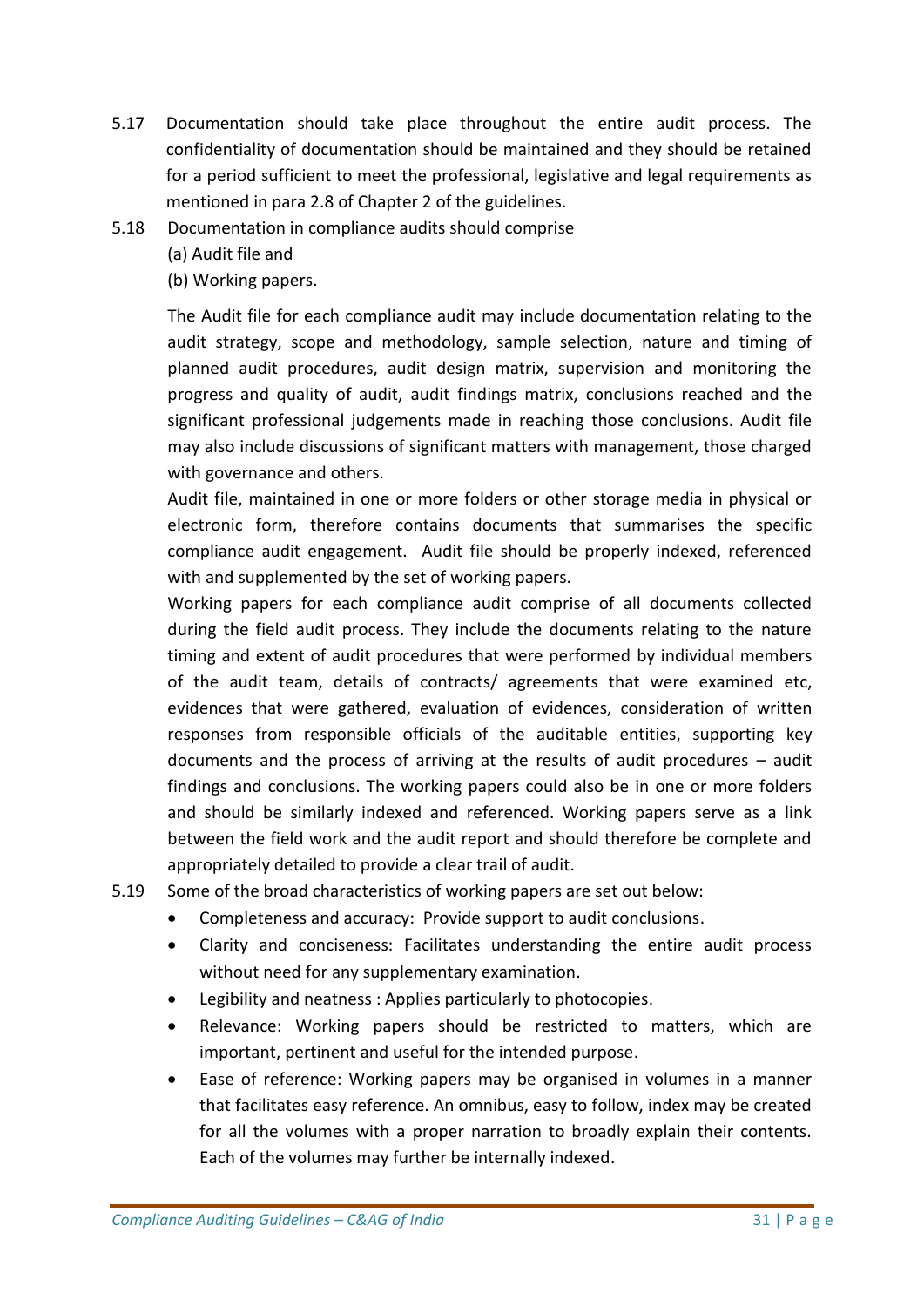- Ease of review: Working papers should contain cross references to audit memoranda, discussion papers, audit observations, field audit report and the compliance audit report as the case may be to enable Accountants General and supervisory officers to link the working papers to audit findings and conclusions.
- Complete audit trail of analysis: Working papers should provide a complete trail of the audit procedures performed, evidence that were gathered and evaluated, audit findings and conclusions that were drawn. This should contain evidence for positive findings as well.
- Documentation of significant audit findings.

# **Communication with the auditable entity**

- 5.20 Good communication with the auditable entity throughout the audit process will help make the process more effective and constructive. Communication takes place at various levels and at various stages – during initial planning, conduct of audit and reporting as mentioned in para 2.9 of Chapter 2 of this guidelines, which should be retained for future reference. During planning phase –the audit strategy, suitable audit criteria and other elements of planning should be discussed with the appropriate level of management and those charged with governance. Regular interaction needs to be maintained throughout the audit conduct phase – to make enquiries of relevant persons, communicate any significant difficulties being encountered in audit and significant instances of non-compliance to the appropriate level of management or to those charged with governance.
- 5.21 Audit teams should also hold entry meeting(s) with the heads of audit units before the commencement of audit. During these meetings, the audit team should explain the purpose, objectives of audit, timelines and cooperation expected from the head of the audit unit. Similarly at the close of audit, the audit team leader or the Group officer in charge should also hold an exit meeting with the officer in charge of the audit unit to discuss the audit findings and request responses. The minutes of the exit meeting should be prepared and shared with the audit unit and acknowledgement requested.
- 5.22 If auditors come across instances of non-compliance, which may be indicative of unlawful acts or fraud, due professional care and caution needs to be exercised so as not to interfere with the potential future legal proceedings or investigations and respond appropriately as mentioned in para 2.15 of Chapter 2 of the guidelines. Auditors may communicate their findings to the appropriate level of Management or to those charged with governance and then follow up to ascertain whether appropriate action has been taken.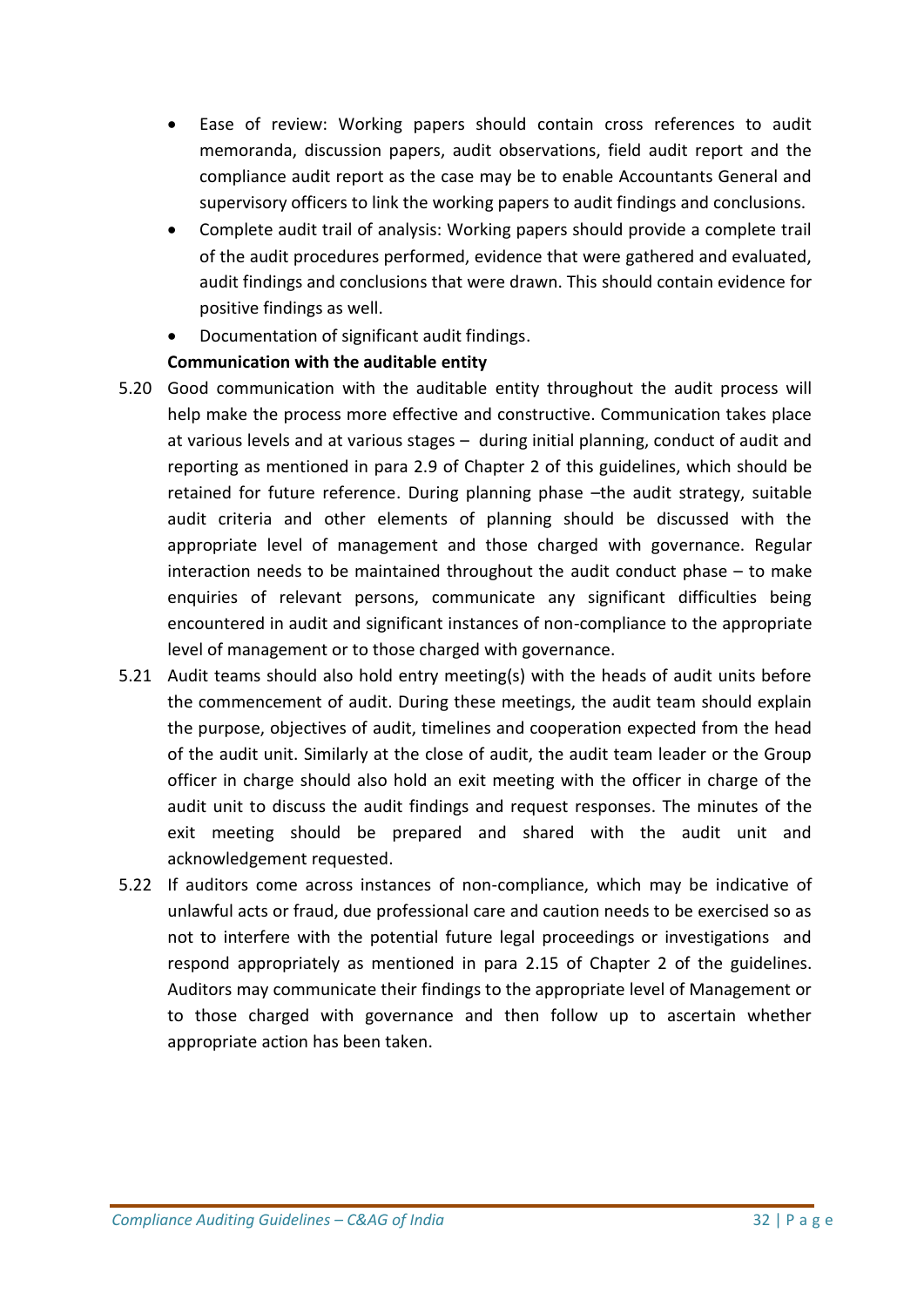# **6. Reporting compliance audits**

*CAG's Regulations on Audit and Accounts, 2007 (Regulation 205) state that the form, content and time of submission of audit reports shall be decided by the CAG.* 

- 6.1 Reporting is an essential part of any audit as through this process the results of audit are presented to the intended users on the responsible party's compliance with the stated criteria. Compliance audits involve reporting the deviations from the applicable criteria and violations of the applicable rules, regulations etc., so that corrective actions may be taken, and those responsible for such deviations or violations could be held accountable for their actions.
- 6.2 Auditors should consider materiality for reporting purposes and adhere to the principles of completeness, objectivity, timeliness and contradictory process while reporting.
	- The principle of completeness requires the auditor to consider all relevant audit evidence before issuing a report;
	- The principle of objectivity requires the auditor to apply professional judgement and scepticism in order to ensure that all reports are factually correct and that findings or conclusions are presented in a relevant and balanced manner;
	- The principle of timeliness implies preparing the report in due time; and
	- The principle of a contradictory process implies checking the accuracy of facts with the apex auditable entity and incorporating responses from responsible officials as appropriate.

### **Forms and Content of Reports**

6.3 The top down, risk based approach to conducting compliance audit, as described in earlier chapters, is envisaged to provide a department centric view of the extent of compliance. As the compliance audit involves evaluation of both regularity and propriety aspects, as discussed in earlier chapters, Auditors are required to report results of audit on both these aspects. The audit findings on the selected specific subject matter are to be relied upon for providing the audit conclusion on the extent of compliance. Other audit findings noticed during the conduct of audit are to be reported separately.

As the compliance audit is conducted at various levels of the organisational hierarchy and needs to be reported to the responsible party, those charged with governance, and the legislature, the form of reports to present compliance audit findings and conclusion would have to address these perspectives. Therefore, Auditors shall present the results of compliance audit in the following reports.

**Inspection Report**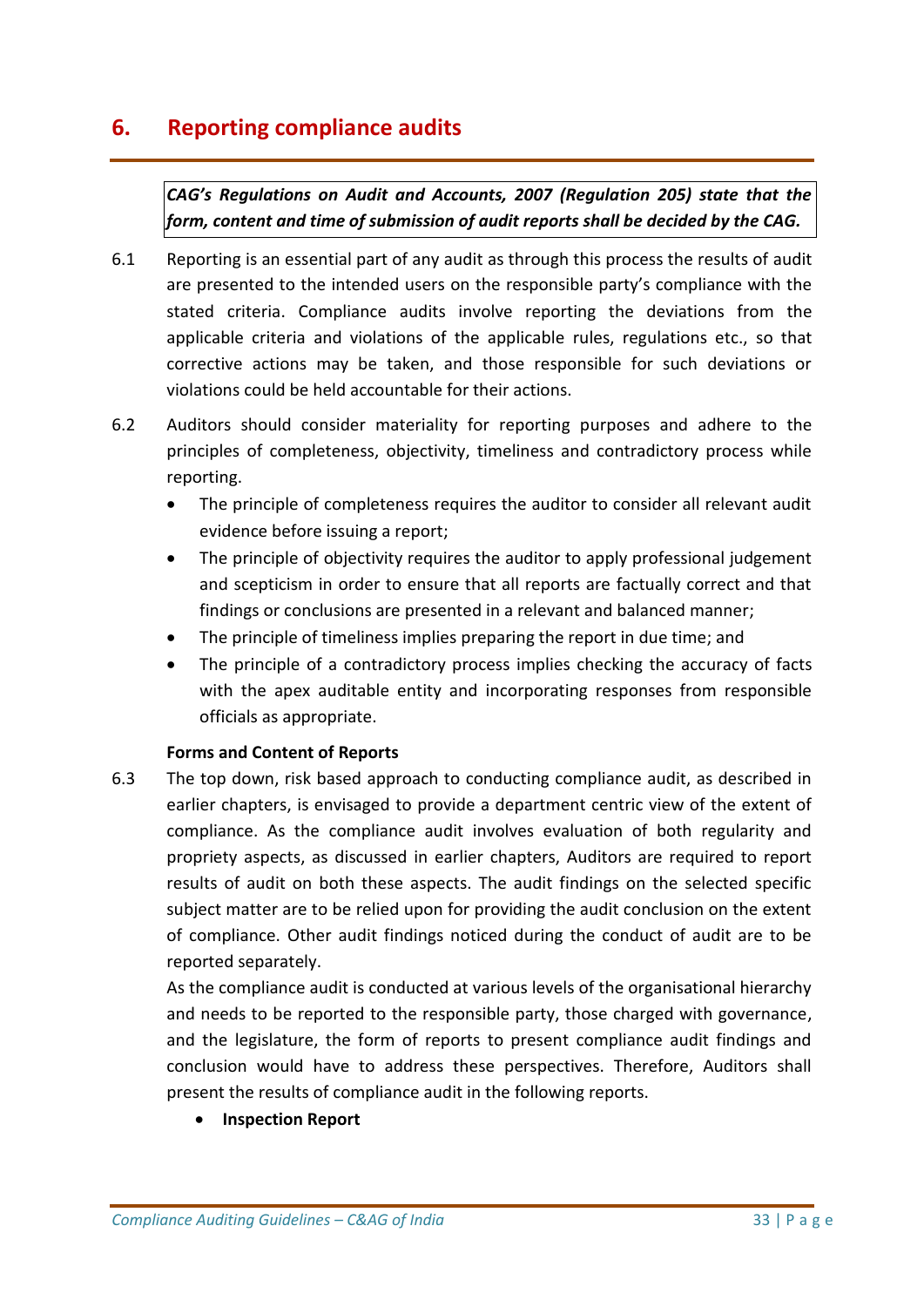- **Departmental Appreciation Note<sup>6</sup>**
- **Compliance Audit Report**

# **Inspection Reports<sup>7</sup>**

- 6.4 On completion of audit, an Inspection Report presenting all the findings both positive and negative – shall be issued within 30 days of completion of audit to each of the selected Audit Units with a copy to the corresponding next higher level in the organisational hierarchy and to the lead team if constituted. The findings pertaining to implementing units shall be included in the Inspection Report of the respective Audit Units. A period of four weeks may be allowed to the Audit Units to provide responses to the audit findings contained in the Inspection Report.
- 6.5 The Inspection Report of an audit unit should provide a perspective of the unit level compliance and may comprise the following parts:
	- **Part I Introduction** This part may commence with an overview of the audit unit and may provide its functional/geographical jurisdiction, budget, financial performance and a perspective of the relative significance of the unit in the overall hierarchy of the department in pursuit of organisational goals. This may be followed by a brief explanation of the scope of audit, the sampling procedure followed and the audit sample – including the implementing units, the subject matter(s) selected and the sources of criteria that have been adopted to evaluate the selected subject matter(s). It may indicate that the audit has been conducted in accordance with the applicable Auditing Standards of CAG.

**Part II – Audit findings**–This part shall contain all findings – both positive and negative findings that pertain to the audit unit and may be arranged in two distinct parts - Part IIA and IIB - the first part comprising significant audit findings relating to evaluation of the regularity related subject matter(s)/ specific subject matter(s) and propriety related subject matters and the second part – IIB comprising other incidental findings relating to both regularity and propriety aspects. The audit findings should be organised in decreasing order of materiality and significance, if possible.

Presentation of audit findings shall conform to the Auditing Standards and other reporting principles enunciated in this chapter and clearly bring out the applied criteria, the results of evaluation of the subject matter against the criteria highlighting the cause and effect relationship. Audit findings may also appropriately indicate the extent of non-compliance and whether they involve systemic issues or represent isolated cases of non-compliance.

**.** 

 $6$  Where considered necessary

 $7$  Even though compliance audits conducted in accordance with these guidelines are not in the nature of an inspection, the existing terminology of Inspection Report is continued because of its historical import.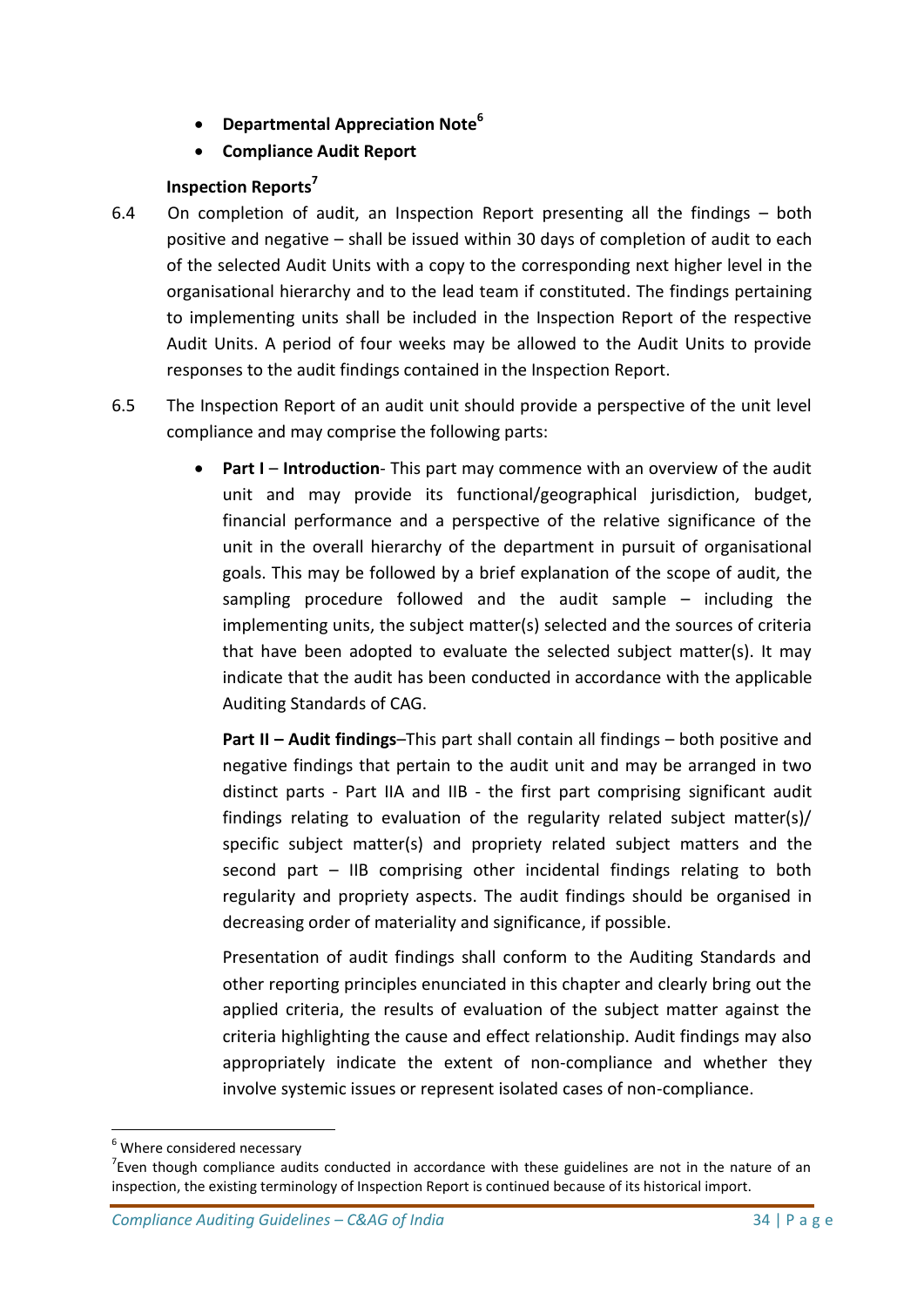- **Part III – Follow up on findings outstanding from previous reports**–This part may indicate the progress of settlement of audit findings outstanding from previous Inspection Reports and list out the findings that continue to be outstanding.
- **Part IV– Best practices –** Any good practices or innovations, if noticed, during the course of audit may be mentioned.
- **Part V – Acknowledgement** This part may contain the acknowledgement of the extent of audit units' cooperation in all matters including production of records called for in Audit. It may also contain details of persons holding the leadership positions in the audit units.
- 6.6 The responsibility of drafting the Inspection Reports shall vest with the respective audit team and that of review and approval with the respective Group Officer in field offices.

# **Departmental Appreciation Note**

6.7 A Departmental Appreciation Note may be issued to the Apex Auditable Entity (Department/ Sector) where a specific subject matter has been selected to assess the extent of compliance from a departmental perspective or the Accountant General intends to draw attention of the executive towards system weaknesses etc. A consolidation of audit findings presented through the Departmental Appreciation Note would enable appreciation of both the audit findings that form the basis for Auditor's conclusion on compliance by departments as well as the audit findings that would feature as standalone findings. The Departmental Appreciation Note shall be issued to the Head of the Department typically the Principal Secretary, for initiating remedial measures with a copy provided for information to the Secretary Finance, Chief Secretary - the next higher level charged with governance and to Headquarters Office.

# 6.8 The Departmental Appreciation Note may comprise the following features:

**Title**: Departmental Appreciation Note on compliance audit of (name of the Apex Auditable entity)

**Introduction:** This part may commence with a broad overview of the Department, the organisational goals, governance structure, jurisdiction, and challenges of the Department, financial and operational performance, which may be followed by a broad description of the high risk areas and the related internal controls to enable the responsible party/intended users to appreciate the factors that were considered by auditors while selecting the area for compliance audit during the year.

**Objectives and scope:** A brief explanation of the objectives and scope of audit should be provided.

**Audit findings:** This part shall contain all significant audit findings – both positive and negative findings aggregated from all audit units and may be arranged in two distinct sections – the first section comprising audit findings relating to evaluation of the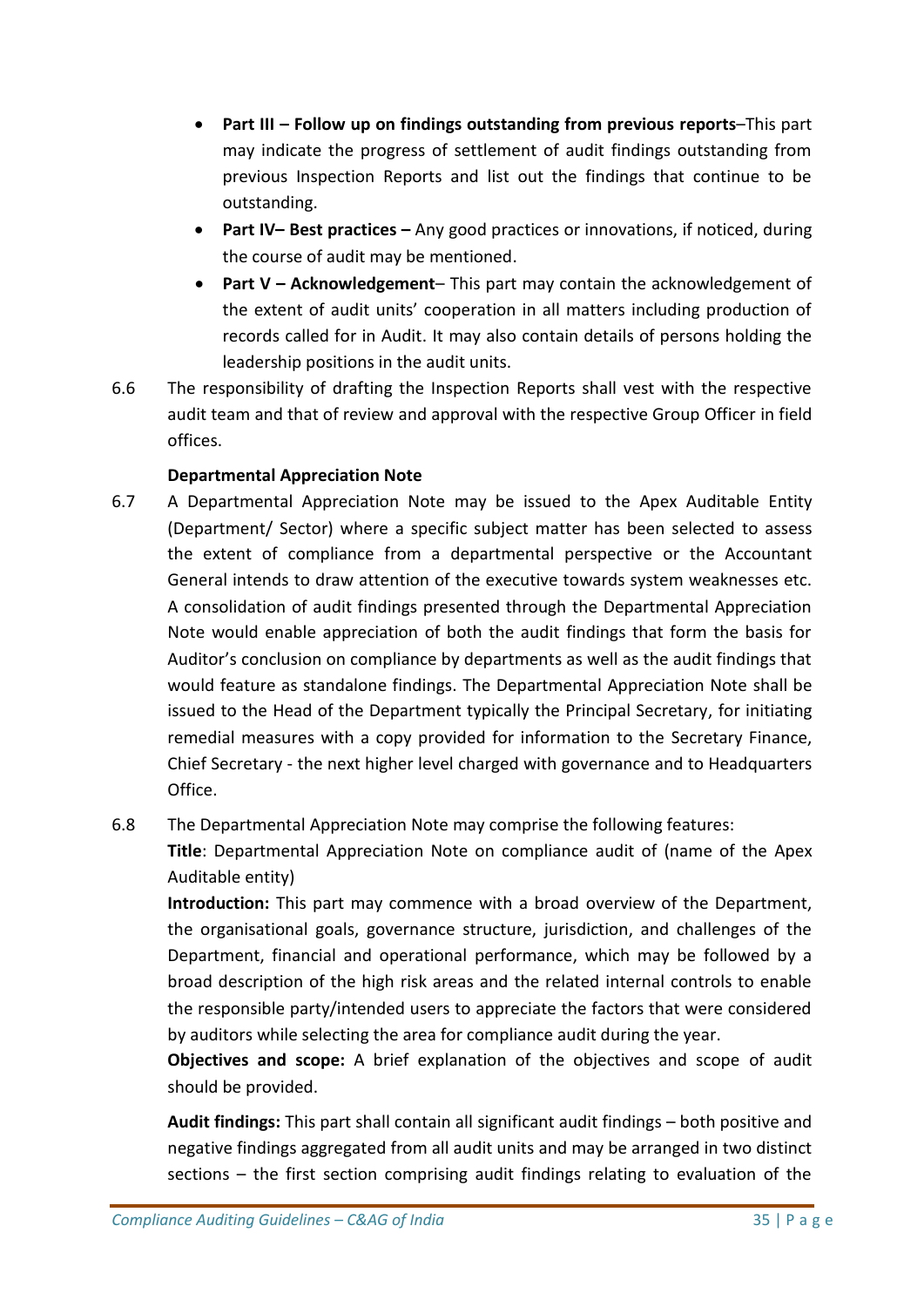selected subject matter(s), and the second section comprising audit findings on other subject matters and other incidental findings

These findings may be organised in decreasing order of materiality and significance. The audit findings included in the Departmental Appreciation Note, which could potentially feature in the next level of reporting through the Compliance Audit Report (discussed in para 6.10 to 6.12 below) should be clearly indicated to the responsible party.

**Conclusion:** Depending upon the extent and pervasiveness of compliance of the selected subject matter observed during audit, auditors may provide conclusion of compliance of the selected subject matter with the applied criteria. Further based on the veracity and pervasiveness of findings relating to adherence of sound financial management principles and ethical conduct and other findings, Auditors may conclude, as appropriate, on the efficiency and effectiveness of internal controls in the areas audited.

**Acknowledgement:** This part may contain acknowledgement of the extent of Department's cooperation in all matters including production of records.

6.9 The responsibility of drafting the Departmental Appreciation Note may vest with the Audit team and that of approval with the Accountant General in field offices. In cases where multiple teams were deployed for audit of an Apex Auditable Entity and a lead team has been identified for conduct of compliance audit, lead team may draft and finalise the Departmental Appreciation Note, for approval by the respective Accountant General.

### **Compliance Audit Report**

6.10 The Compliance Audit Report represents the last phase of reporting the results of compliance audits and shall feature significant audit findings which require the attention of the legislature and other intended users including the public at large. Presently, the significant audit findings that could potentially feature in the Compliance Audit Report are communicated to the Apex Auditable Entity by issuing Draft Paragraphs and/or Statement of Facts. The significant audit findings would therefore emerge from the Inspection Reports, Draft paragraphs, Statement of Facts and from the Departmental Appreciation Notes containing conclusion if any on a specific subject matter, which shall be carried forward for reporting in the form of a Compliance Audit Report of the CAG of India.

To ensure objectivity of the audit findings and conclusions of the Compliance Audit Report, confirmation of facts and figures by the Apex Auditable Entity and incorporation of responses of the responsible party is very crucial. Auditors shall therefore ensure that facts and figures are accepted by the Apex Auditable entity and shall pursue responses from the Apex Auditable Entity.